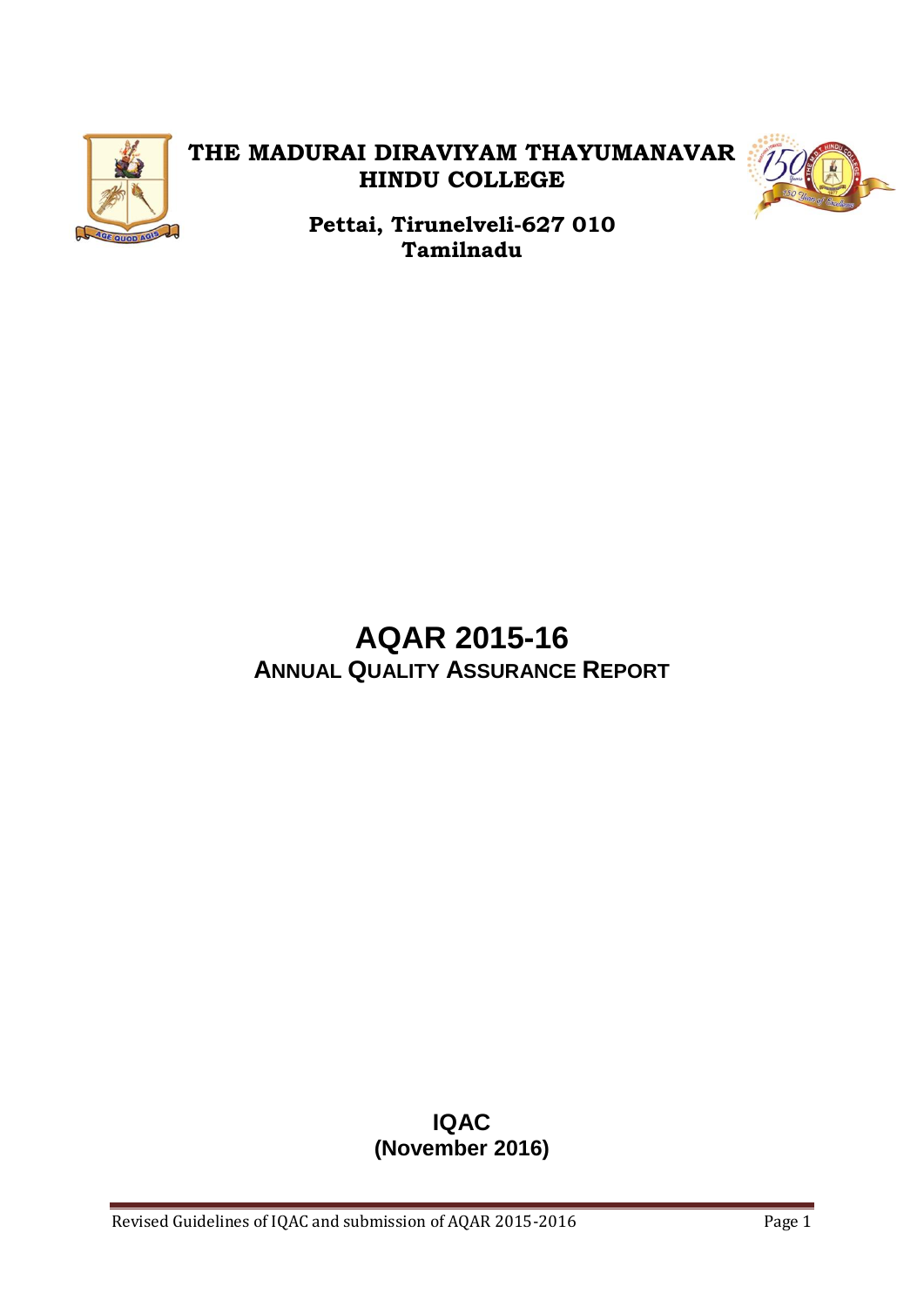# **Part-A**

# **I. Details of the Institution**

| 1.1 Name of the Institution :          |                | The Madurai Diraviyam<br>Thayumanavar Hindu<br>College.                    |                                                    |
|----------------------------------------|----------------|----------------------------------------------------------------------------|----------------------------------------------------|
| 1.2 Address Line 1                     | $\ddot{\cdot}$ | The M.D.T.Hindu College,<br>Pettai,<br>Tirunelveli-627 006.<br>Tamilnadu.  |                                                    |
| Address Line 2                         |                | The M.D.T.Hindu College,<br>Pettai,<br>Tirunelyeli-627 006.<br>Tamil Nadu. |                                                    |
| City/Town                              |                | Tirunelveli.                                                               |                                                    |
| State                                  |                | Tamilnadu.                                                                 |                                                    |
| Pin Code                               |                | 627 006                                                                    |                                                    |
| Institution e-mail address:            |                | $mdt$ hinducollege@gmail.com                                               |                                                    |
| Contact Nos.                           | $\ddot{\cdot}$ | Principal(Per.) : $23\,42\,914$<br>Office                                  | :23 42 054                                         |
| Name of the Head of the<br>Institution |                | Dr.S.Subramanian                                                           |                                                    |
| Tel.No. with STD Code                  |                | Office                                                                     | Principal(Per.) :0462-23 42 914<br>:0462-23 42 054 |
| Mobile                                 |                | 9442957552                                                                 |                                                    |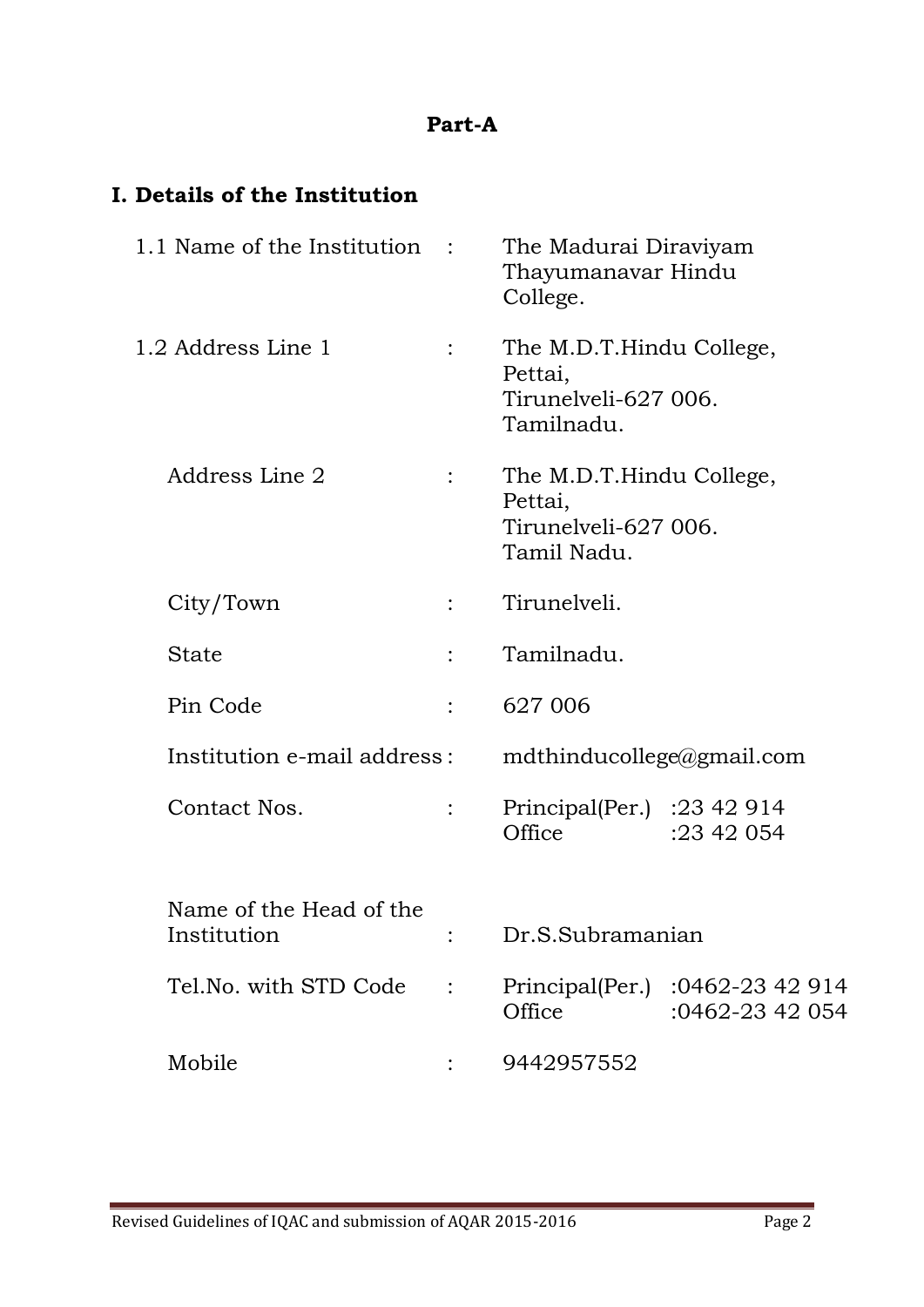| Name of the<br>IQAC Co-ordinator               |                | Mr.R.Johnson Victor Babu |
|------------------------------------------------|----------------|--------------------------|
| Mobile                                         |                | 9994 266 503             |
| IQAC e-mail address                            | $\ddot{\cdot}$ | mdtigac@gmail.com        |
| NAAC Track ID<br>1.3<br>(For ex.MHCOGN 18879): |                | EC/36/024                |
| 1.4 Website address                            |                | www.mdthinducollege.org  |
| Web-link of the AQAR                           |                |                          |

http://www.mdthinducollege.org/AQAR201516.pdf

1.5 Accreditation Details :

| Sl.No.         | Cycle       | Grade | <b>CGPA</b> | Year of<br>Accreditation | Validity<br>Period |
|----------------|-------------|-------|-------------|--------------------------|--------------------|
|                | $1st$ Cycle | $B++$ | 80.05       | May 20,2005              | 5 Years            |
| $\overline{2}$ | $2nd$ Cycle | B     | 2.56        | November<br>30,2011      | 5 Years            |
| 3              | $3rd$ Cycle |       |             |                          |                    |
| 4              | $4th$ Cycle |       |             |                          |                    |

# 1.6 Date of Establishment of IQAC DD/MM/YYYY : 06/07/2005

1.7 AQAR for Year (for example 2010-11) : 2015-2016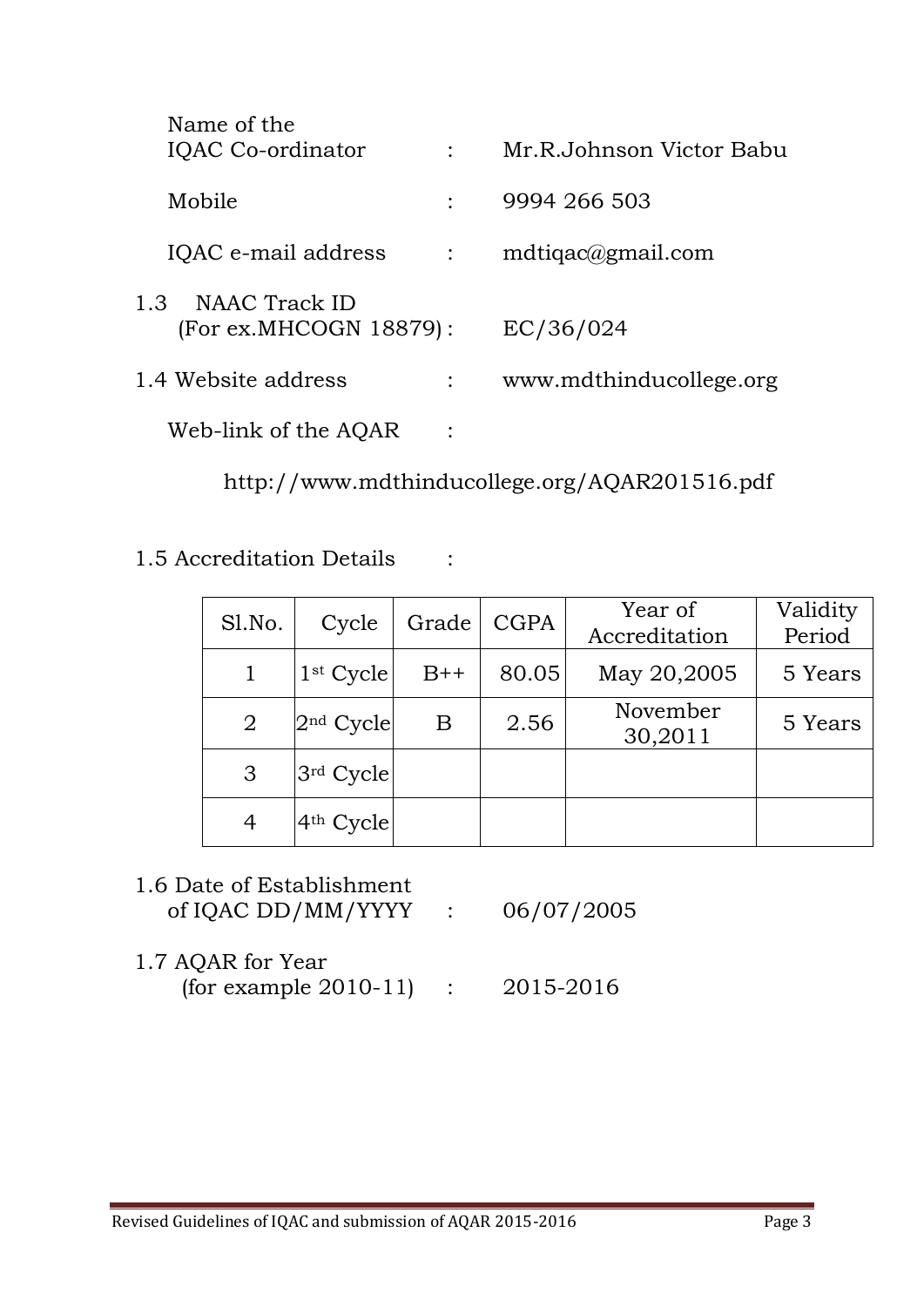- 1.8 Details of the previous year's AQAR submitted to NAAC after the latest Assessment and Accreditation by NAAC (for example AQAR 2010-11 submitted to NAAC on 12-10-2011)
	- i. AQAR 2011-2012 submitted to NAAC on 30.09.2012
	- ii. AQAR 2012-2013 submitted to NAAC on 22.12.2014
	- iii. AQAR 2013-2014 submitted to NAAC on 04.11.2016
	- iv. AQAR 2014-2015 submitted to NAAC on 05.11.2016
- 1.9 Institutional Status

| University<br>State                                                       | Central            | Deemed<br>Private                            |
|---------------------------------------------------------------------------|--------------------|----------------------------------------------|
| <b>Affiliated College</b>                                                 | Yes                | <b>No</b>                                    |
| Constituent College                                                       | Yes                | N <sub>o</sub>                               |
| Autonomous College                                                        | Yes                | N <sub>o</sub>                               |
| Regulatory Agency approved Institution<br>(eg. AICTE, BCI, MCI, PCI, NCI) |                    | Yes<br>N <sub>o</sub>                        |
| Type of Institution Coeducation                                           |                    | Men<br>Women                                 |
|                                                                           | Urban              | Tribal<br>Rural                              |
| <b>Financial Status</b>                                                   |                    |                                              |
| Grant-in-aid                                                              | $\bigvee$ UGC 2(f) | UGC12B                                       |
| Grant-in-aid+Self Financing                                               |                    | <b>Totally Self-financing</b>                |
| 1.10 Type of Faculty/Programme                                            |                    |                                              |
| Arts                                                                      | Science            | $\triangledown$ Commerce $\triangledown$ Law |
| PEI (Phys Edu)                                                            | TEI(Edu)           | $\Box$ Engineering                           |
| <b>Health Science</b>                                                     | Management         |                                              |
| Other (Specify)                                                           |                    |                                              |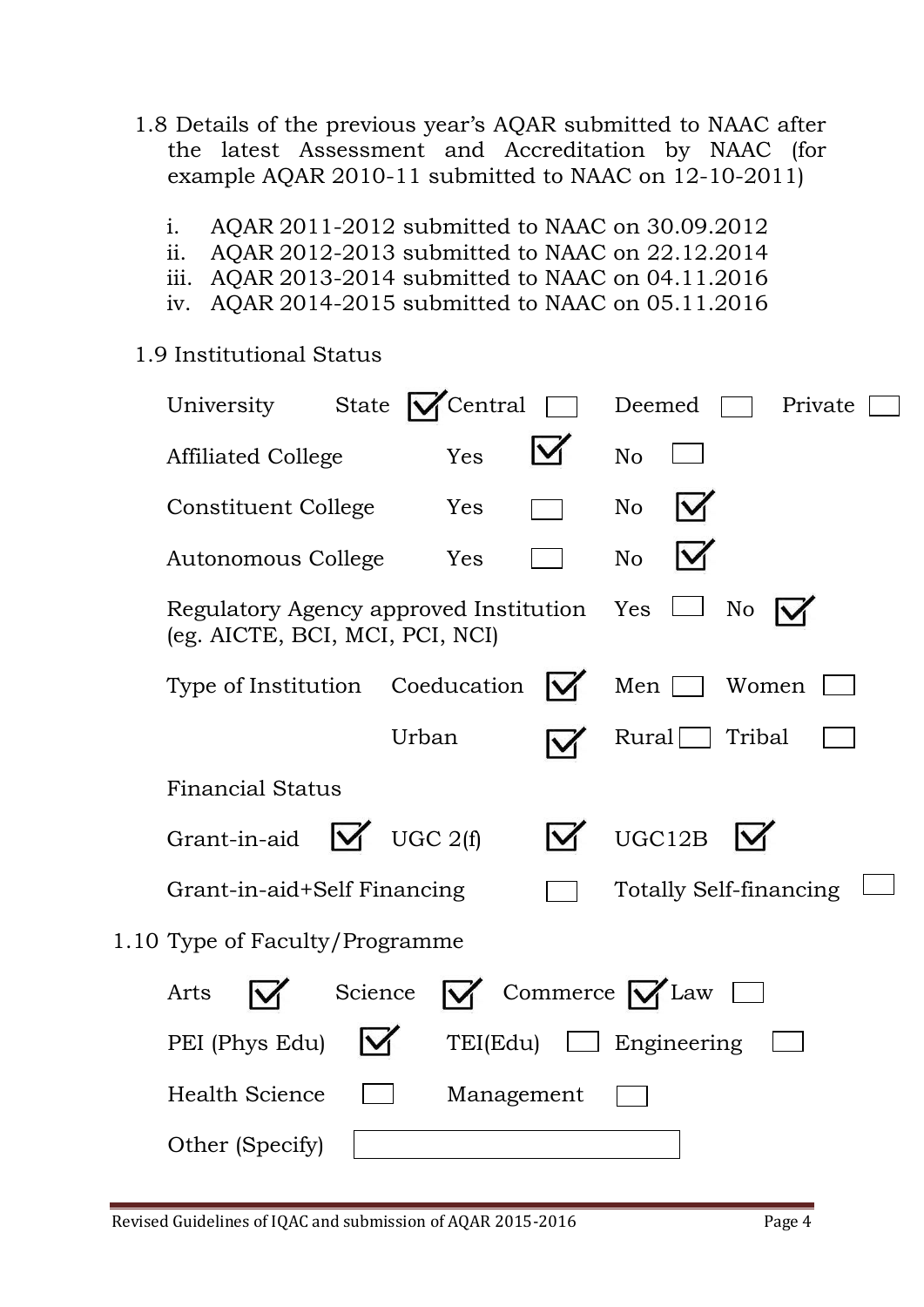1.11 Name of the Affiliating University (for the College)

Manonmaniam Sundaranar University

1.12 Special status conferred by Central/State Government-UGC/CSIR/DST/DBT/ICMR etc

| Autonomy by State/Central Govt.          |                |            |
|------------------------------------------|----------------|------------|
| /University                              | $\ddot{\cdot}$ | <b>NO</b>  |
| University with potential for Excellence |                | <b>NO</b>  |
| UGC-CPE                                  | $\ddot{\cdot}$ | <b>NO</b>  |
| DST Star Scheme                          | $\bullet$      | <b>NO</b>  |
| UGC-CE                                   |                | <b>NO</b>  |
| UGC-Special Assistance Programme         |                | <b>NO</b>  |
| DST-FIST                                 |                | <b>YES</b> |
| UGC-Innovative PG programmes             |                | <b>NO</b>  |
| Any other (Specify)                      | $\bullet$      | <b>NO</b>  |
| <b>UGC-COP Programmes</b>                | $\bullet$      | <b>YES</b> |
|                                          |                |            |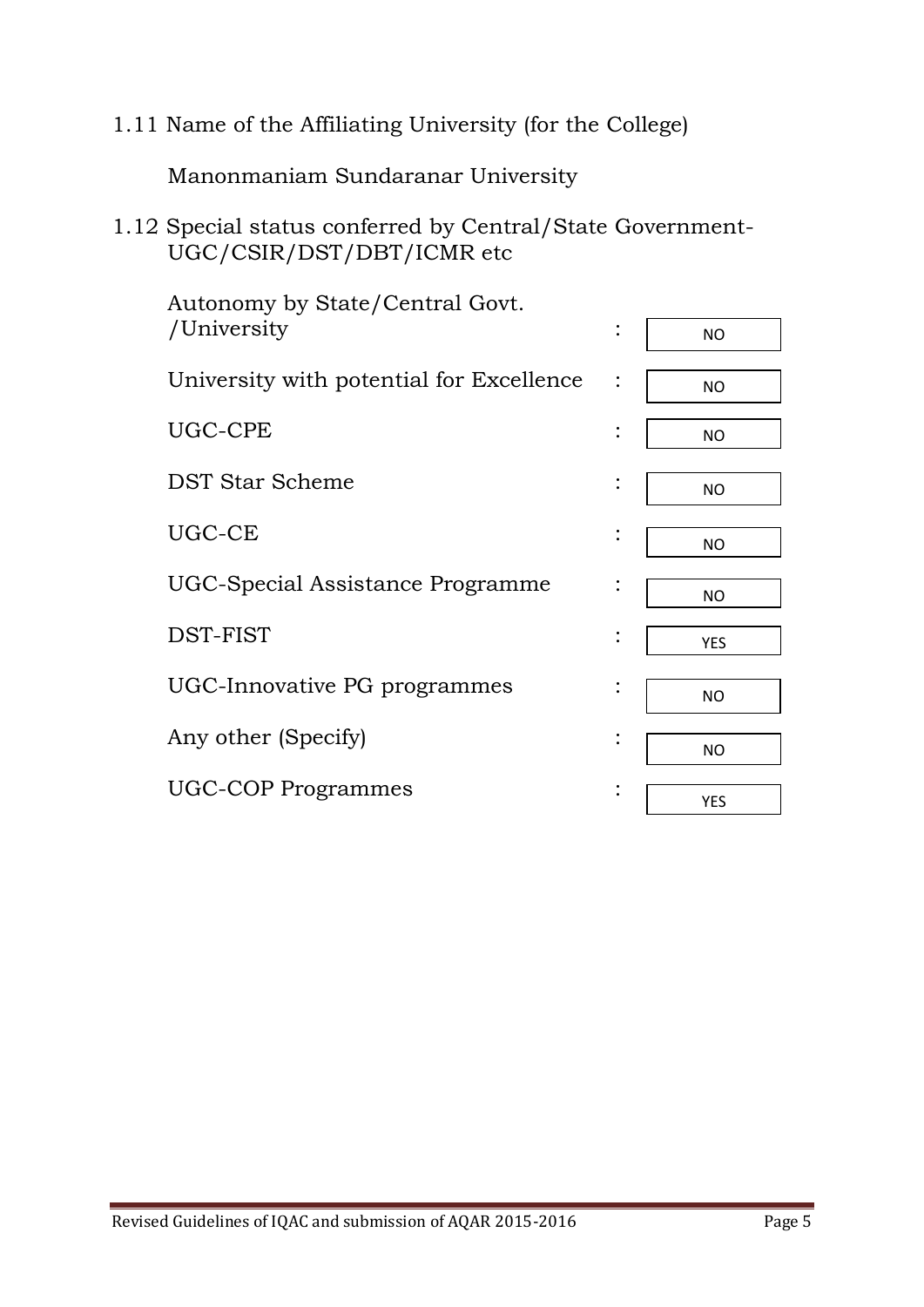# 2. **IQAC Composition and Activities**

| 2.1 No. of Teachers                                               |                | 5                     |
|-------------------------------------------------------------------|----------------|-----------------------|
| 2.2 No. of Administrative/                                        |                |                       |
| <b>Technical Staff</b><br>2.3 No. of Students                     |                | $\mathbf 1$<br>Nil    |
| 2.4 No. of Management representatives                             | $\ddot{\cdot}$ | 2                     |
| 2.5 No. of Alumni                                                 |                | Nil                   |
| 2.6 No. of any other stakeholder and<br>community representatives |                | $\overline{2}$        |
| 2.7 No. of Employers/Industrialists                               | $\ddot{\cdot}$ | Nil                   |
| 2.8 No of other External Experts                                  |                | Nil                   |
| 2.9 Total No. of members                                          |                | 12 Steering Committee |
| 2.10 No. of IQAC meeting held                                     |                | 4                     |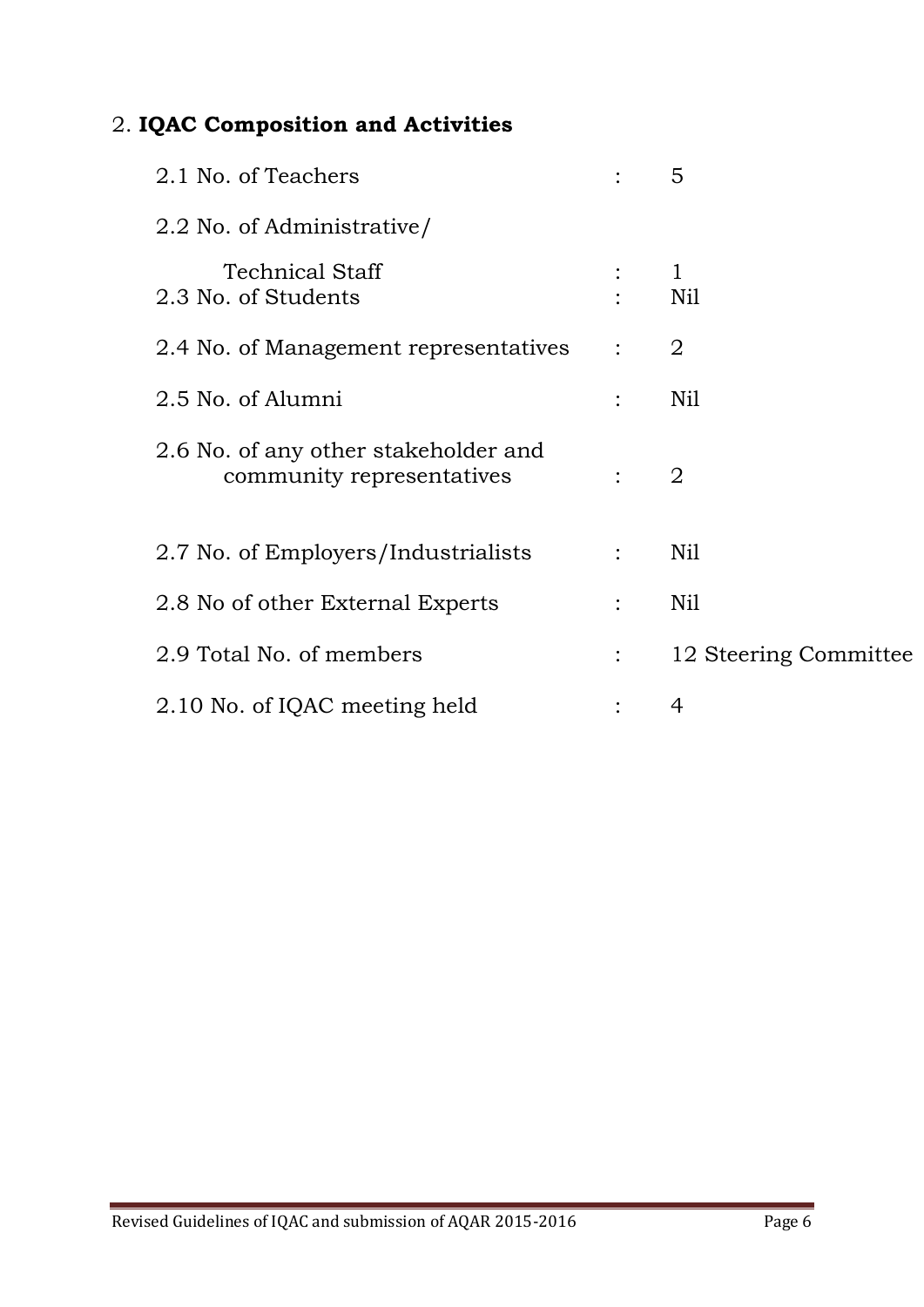| 2.11 No. of meetings with various<br>Stakeholders                                                                                                                                              |                                         |
|------------------------------------------------------------------------------------------------------------------------------------------------------------------------------------------------|-----------------------------------------|
| 19<br>No.                                                                                                                                                                                      | 18<br>Faculty                           |
| Non-Teaching Staff Students                                                                                                                                                                    | Alumni                                  |
| Management<br>1                                                                                                                                                                                |                                         |
| 2.12 Has IQAC received any funding from UGC during the year?                                                                                                                                   |                                         |
| Yes                                                                                                                                                                                            | N <sub>o</sub>                          |
| If yes, mention the amount                                                                                                                                                                     |                                         |
| 2.13 Seminars and Conference (only quality related)<br><sub>of</sub><br>No.<br>(i)<br>organized by the IQAC                                                                                    | Seminars/Conferences/Workshops/Symposia |
| Total Nos.                                                                                                                                                                                     | International                           |
| National                                                                                                                                                                                       | <b>State</b>                            |
| <b>Institutional Level</b>                                                                                                                                                                     |                                         |
| (ii) Themes                                                                                                                                                                                    |                                         |
| $\mathbf{1}^{\mathsf{a}}$ . The state is the state of $\mathbf{1}$ is the state of $\mathbf{1}$ in $\mathbf{1}$ in $\mathbf{1}$ in $\mathbf{1}$<br>$\bigcap$ 1 $\bigcap$ $\bigcap$ $\bigcap$ 1 |                                         |

- 2.14 Significant Activities and contributions made by IQAC
	- 1. Establishment of LEAD forum.
	- 2. Establishment of HORP forum.
	- 3. Construction of compound wall.
	- 4. SLET/NET Coaching with help of Alumni Association
	- 5. Extension of Library reading section

71<br>711 - Paul Barnett, amerikansk matematik<br>711 - Paul Barnett, amerikansk matematik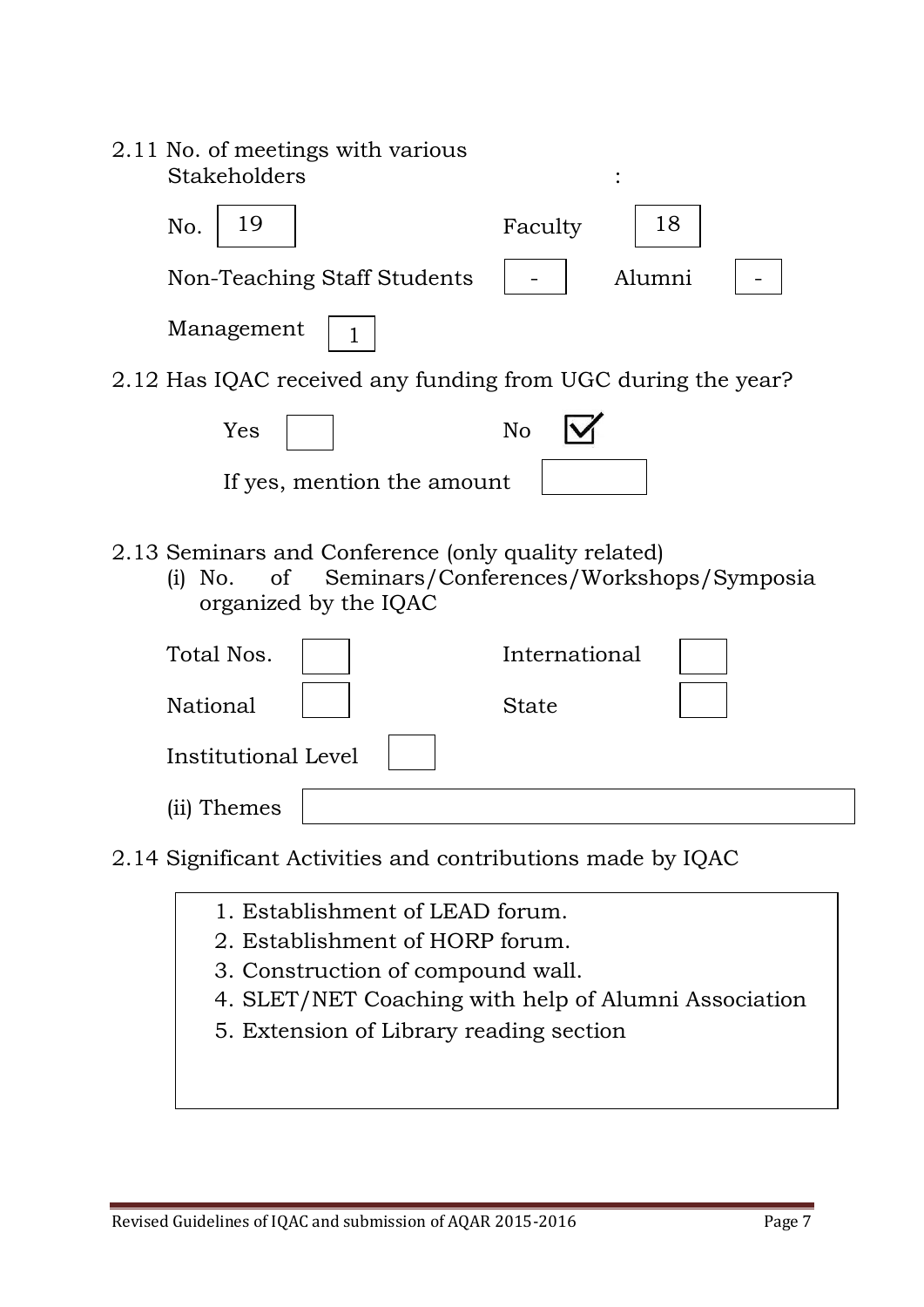# 2.15 Plan of Action by IQAC /Outcome

The plan of action chalked out by the IQAC in the beginning of the year towards quality enhancement and the outcome achieved by the end of the year

| Plan of Action                           | Achievements        |
|------------------------------------------|---------------------|
| 1. New False Ceiling and painting in     |                     |
| College Auditorium                       | Fulfilled           |
| 2. New Generator Room near Auditorium    | Fulfilled           |
| 3. New Equipment cum reading Room in     | Fulfilled           |
| the Dept. of Zoology                     |                     |
| 4. Painting and Renovation work in       |                     |
| Departments of Commerce, Tamil, Maths    |                     |
| and Economics                            | Fulfilled           |
| 5. New Extension Building for College    | Fulfilled           |
| Library                                  |                     |
| 6. Renovation of Managing Committee      | Fulfilled           |
| Chamber with modern facilities           |                     |
| 7. New UPS Section for Physics M.Phil    | Fulfilled           |
| Laboratory                               |                     |
| 8. Modernisation of Physics Laboratory   | Fulfilled           |
| 9. Construction of Compound wall         | Partially Fulfilled |
| 10. Construction of New Room for         |                     |
| Commerce Tally Laboratory                | Fulfilled           |
| 11. New Tiles Work on and around Water   | Fulfilled           |
| Tank                                     |                     |
| 12.<br>Wifi connection throughout<br>the | Not Fulfilled       |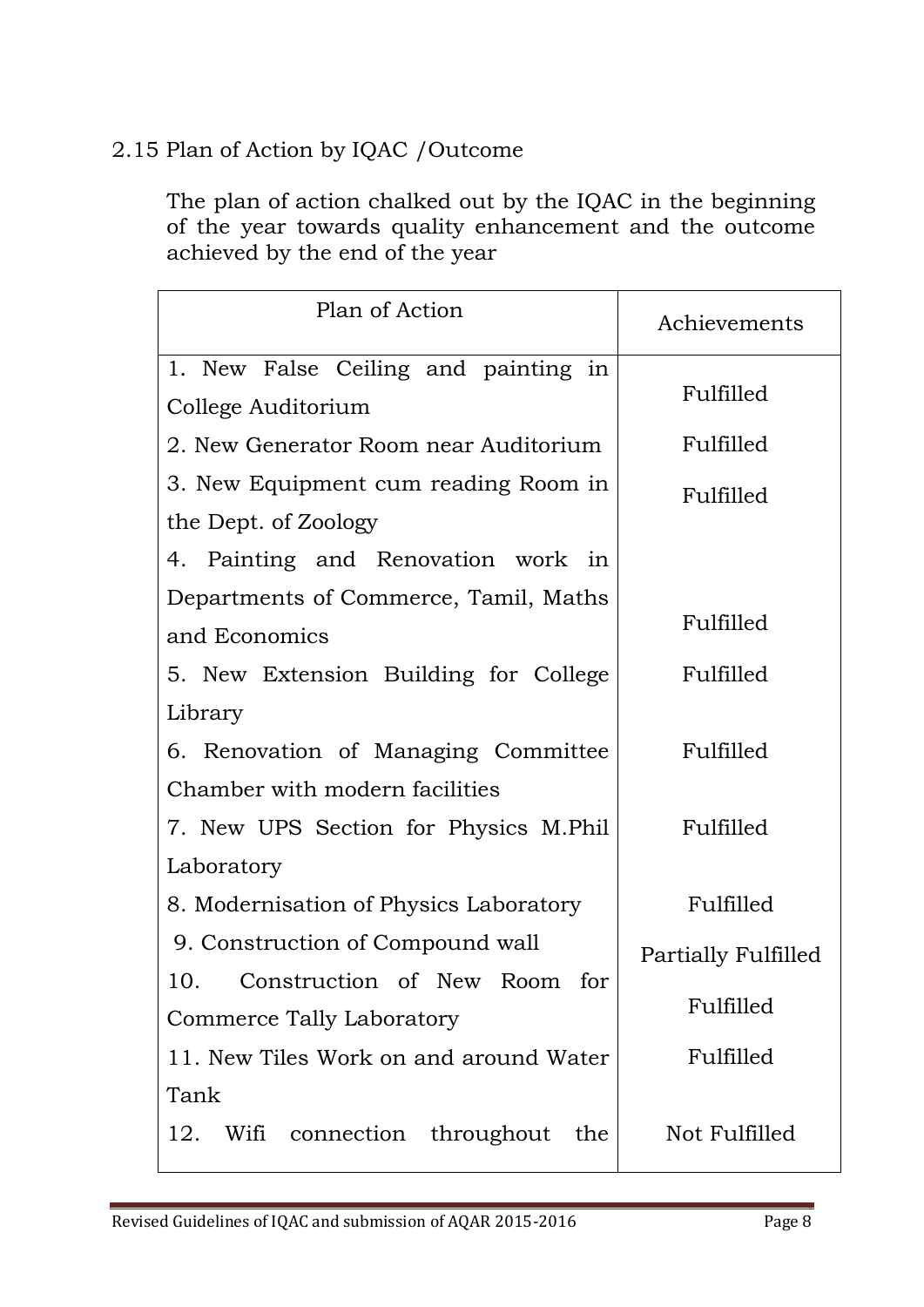| campus.                                           |           |  |  |  |
|---------------------------------------------------|-----------|--|--|--|
| 13. Establishment of a Forum for                  | Fulfilled |  |  |  |
| conducting Leadership Training                    |           |  |  |  |
| Programmes and Soft Skill Training                |           |  |  |  |
| Programmes                                        |           |  |  |  |
| 14. Establishment of a Forum for                  | Fulfilled |  |  |  |
| encouraging Community Service among               |           |  |  |  |
| the students.                                     |           |  |  |  |
| 15. Introduction of new certificate Not Fulfilled |           |  |  |  |
| courses                                           |           |  |  |  |
| 16. SLET/ NET Coaching with the                   |           |  |  |  |
| Financial Assistance from Alumni                  | Fulfilled |  |  |  |
| Association.                                      |           |  |  |  |
| 17. New Office Room for Career Guidance           | Fulfilled |  |  |  |
| Cell.                                             |           |  |  |  |
| 18. Extension of Library Reading Section.         | Fulfilled |  |  |  |

\*Academic Calendar – Attached as Annexure

2.15 Whether the AQAR was placed in statutory body



Any other body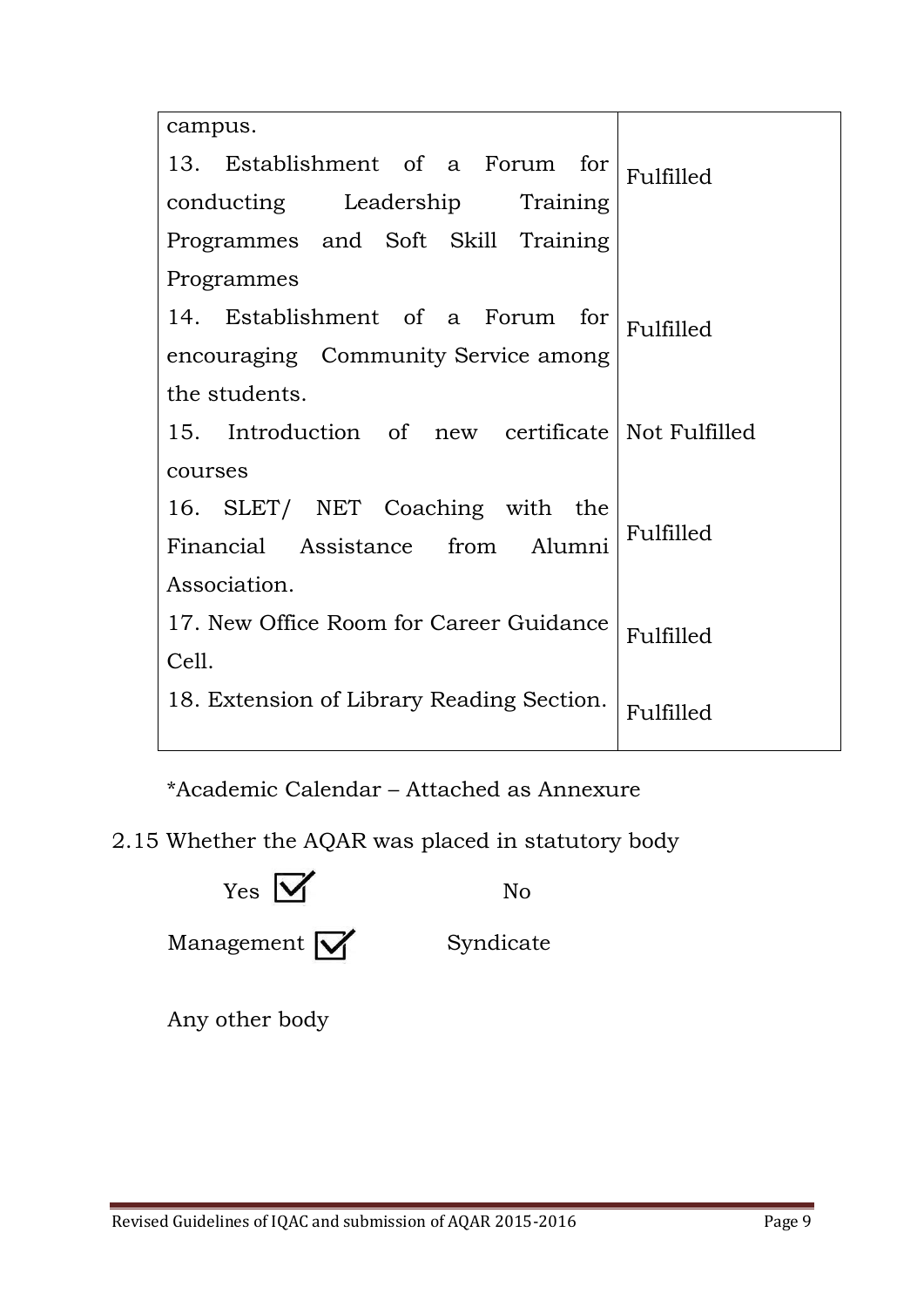Provide the details of the action taken

- 1. Establishment of LEAD forum.
- 2. Establishment of HORP forum.
- 3. Construction of compound wall.
- 4. SLET/NET Coaching with help of Alumni Association
- 5. Extension of Library reading section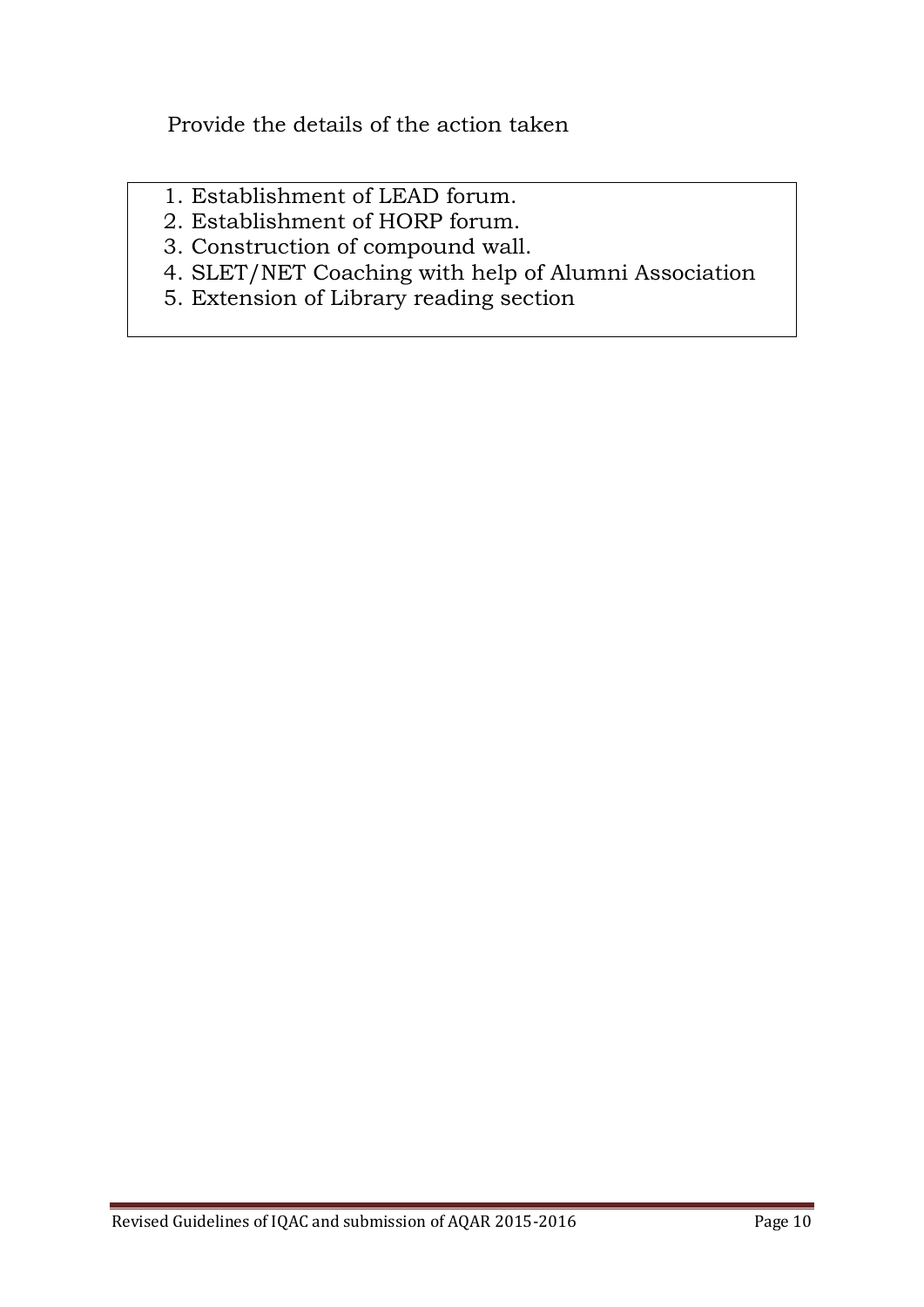#### **Part-B Criterion –I**

# **1.Curricular Aspects**

1.1 Details about Academic Programmes

| Level of the<br>Programme | Number of<br>existing<br>Programmes | Number of<br>programmes<br>added<br>during the<br>year | Number of<br>self-<br>financing<br>programmes | Number of<br>value<br>added/Career<br>Oriented<br>programmes |
|---------------------------|-------------------------------------|--------------------------------------------------------|-----------------------------------------------|--------------------------------------------------------------|
| PhD                       | 4                                   |                                                        |                                               |                                                              |
| PG                        | 5                                   |                                                        |                                               |                                                              |
| <b>UG</b>                 | $\mathbf Q$                         |                                                        | 6                                             |                                                              |
| PG Diploma                |                                     |                                                        |                                               |                                                              |
| Advanced<br>Diploma       |                                     |                                                        |                                               |                                                              |
| Diploma                   | $\overline{2}$                      |                                                        |                                               |                                                              |
| Certificate               | 5                                   |                                                        |                                               |                                                              |
| Others                    | $\overline{2}$                      |                                                        |                                               |                                                              |
| M.Phil.,                  |                                     |                                                        |                                               |                                                              |
| Total                     | 27                                  |                                                        | 7                                             |                                                              |

| . .<br>Interdisciplinary | $\overline{\phantom{0}}$ | $\overline{\phantom{a}}$ | $\overline{\phantom{0}}$ |  |
|--------------------------|--------------------------|--------------------------|--------------------------|--|
| Innovative               | $\overline{\phantom{a}}$ | $\overline{\phantom{a}}$ |                          |  |

# 1.2 (i) Flexibility of the Curriculum: CBCS (ii) Pattern of programmes:

| Pattern               | Number of programmes |
|-----------------------|----------------------|
| <sub>I</sub> Semester |                      |
| Trimester             |                      |
| Annual                | $4 + 2$              |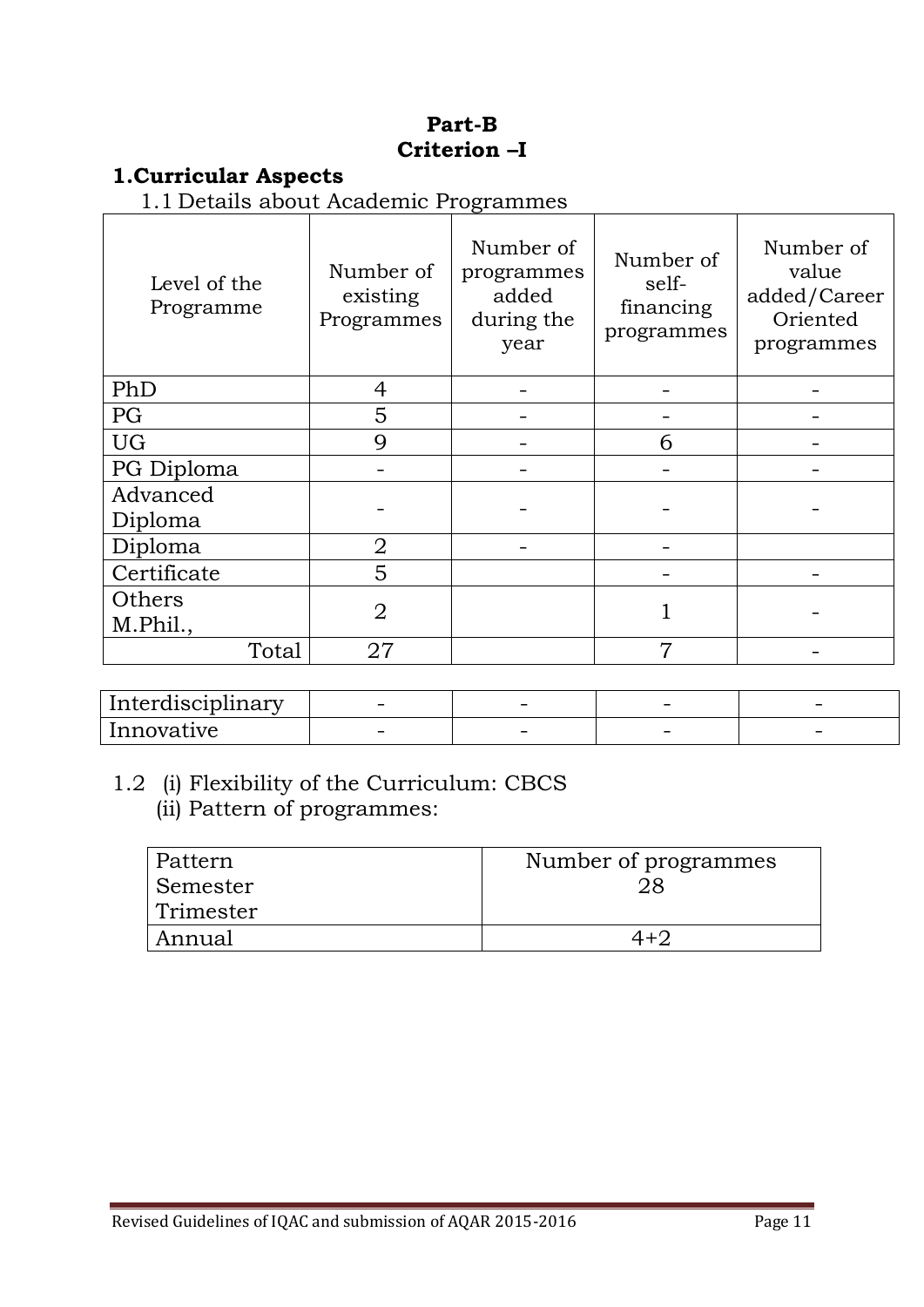| 1.3 Feedback from stakeholders*<br>Alumni<br>(on all aspects)                                                |  |
|--------------------------------------------------------------------------------------------------------------|--|
| Students<br>Emplovers<br>Parents                                                                             |  |
| Mode of feedback:                                                                                            |  |
| Manual $\sqrt{\ }$ Co-operating schools (for PEI)<br>Online                                                  |  |
| *Please provide an analysis of the feedback in the Annexure                                                  |  |
| 1.4 Whether there is any revision/update of regulation or syllabi,<br>If yes, mention their salient aspects. |  |
| University revises syllabus once in every three years.                                                       |  |

1.5 Any new Department/Centre introduced during the year. If yes, give details.

NO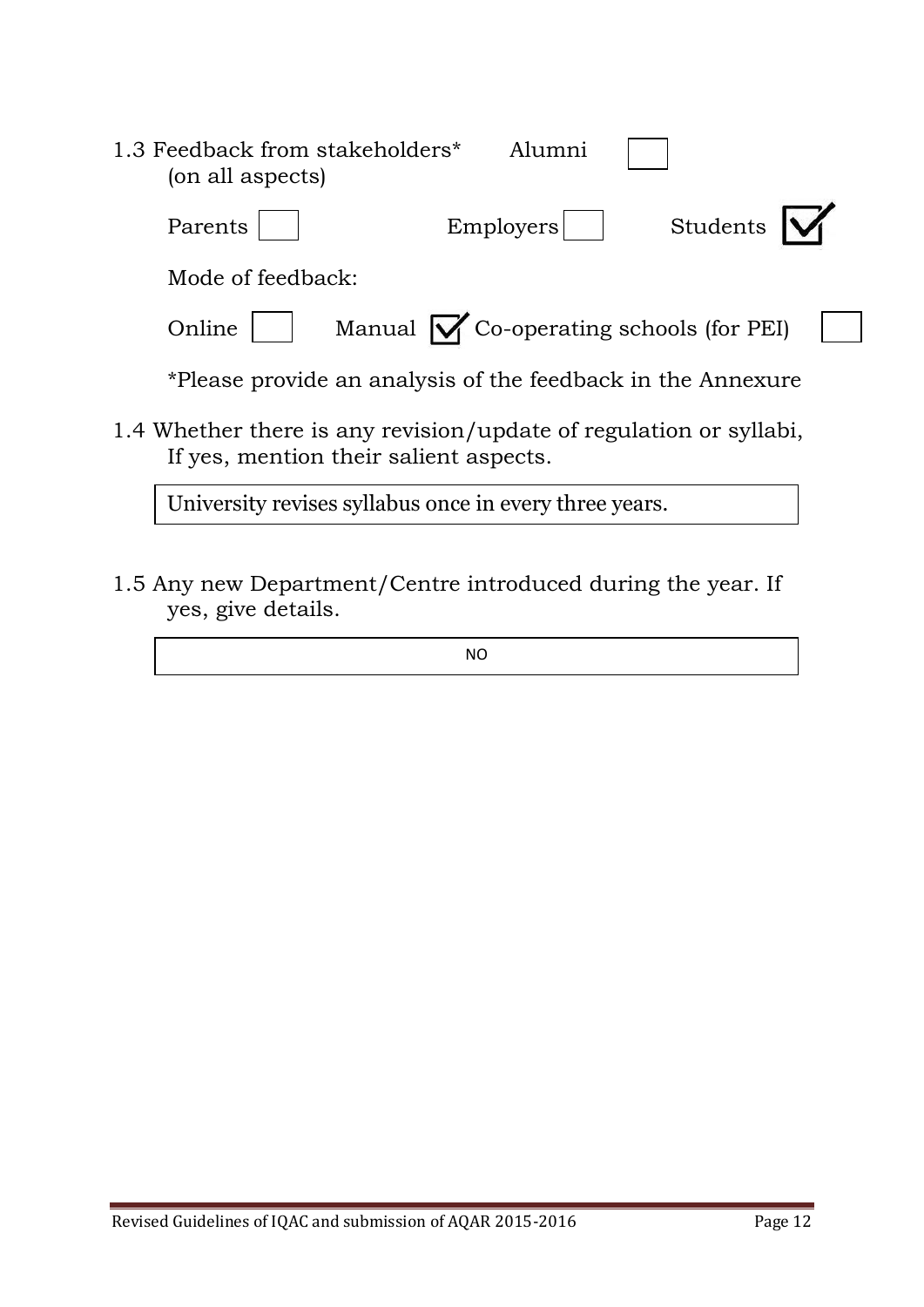# **Criterion –II**

# 2**.Teaching, Learning and Evaluation**

2.1 Total No. of permanent faculty

| Total | Assistant<br>Professor | Associate<br>Professors | Professors | Others |
|-------|------------------------|-------------------------|------------|--------|
|       |                        |                         | -          | -      |

2.2 No. of permanent faculty with Ph.D.

2.3 No. of Faculty Positions Recruited (R) and Vacant (V) during the year

|  | Associate<br>Professors |  | Assistant<br>Others<br>Professors |  | Total |  |
|--|-------------------------|--|-----------------------------------|--|-------|--|
|  |                         |  |                                   |  |       |  |
|  |                         |  |                                   |  |       |  |

34

2.4 No. of Guest and Visiting faculty and Temporary faculty

10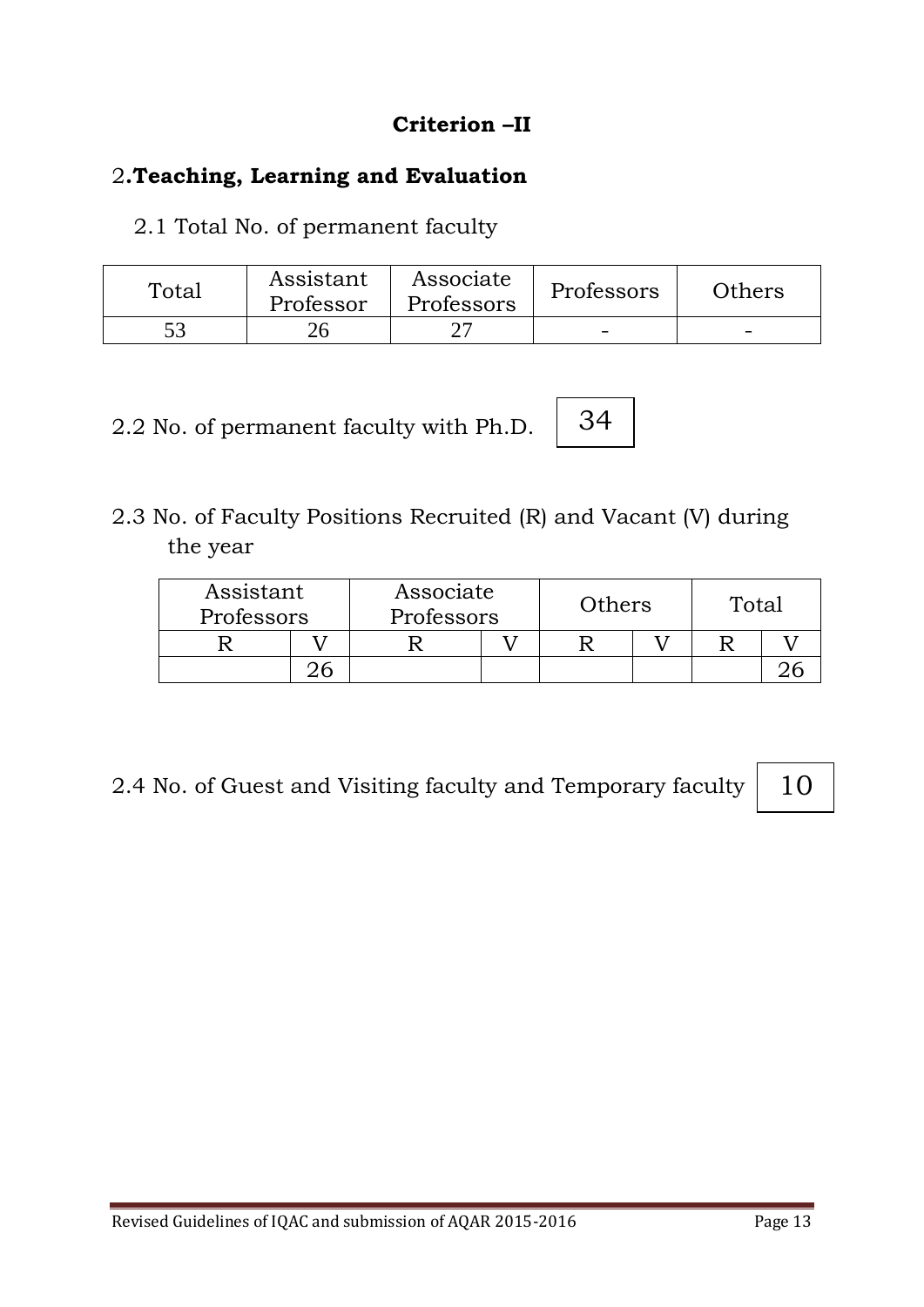| No. of    | International | National | <b>State</b> |
|-----------|---------------|----------|--------------|
| Faculty   | level         | level    | level        |
| Attended  | 09            | 63       | 60           |
| Presented | 12            | 40       | 20           |
| papers    |               |          |              |
| Resource  |               |          | 109          |
| Persons   |               |          |              |

2.5 Faculty participation in conferences and symposia:

- 2.6 Innovative processes adopted by the institution in Teaching and Learning
	- 1. Students are encouraged to handle model classes
	- 2. Non-major learning as the part of curriculum
- 2.7 Total No. of actual teaching days during the academic year

# 180

2.8 Examination/Evaluation Reforms initiated by the Institution (for example: Open Book Examination, Bar Coding, Double Valuation, Photocopy, Online Multiple Choice Questions)

As per University norms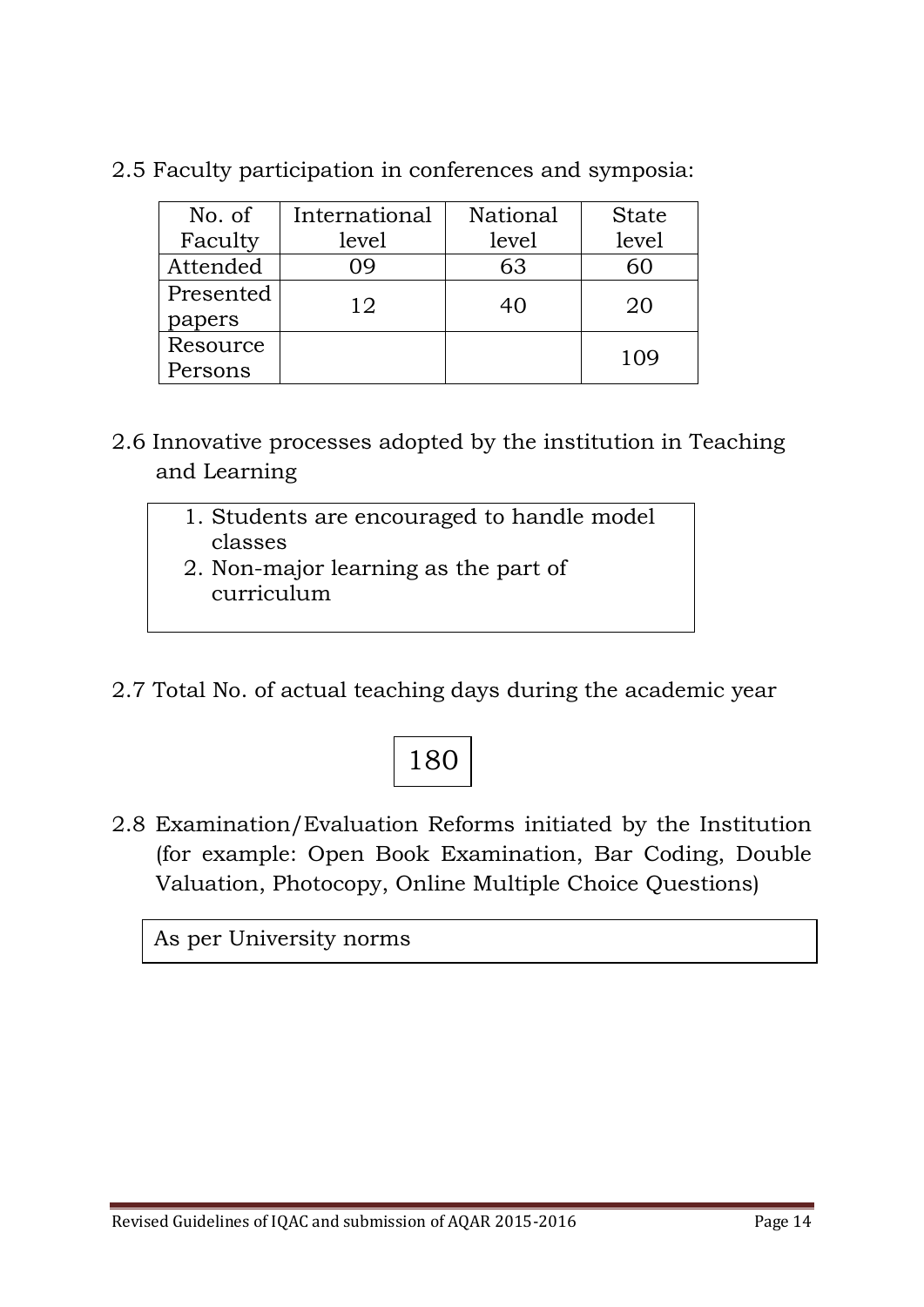2.9 No. of faculty members involved in curriculum restructuring/revision/syllabus development as member of Board of Study/Faculty/Curriculum Development workshop

# 2.10 Average percentage of attendance of students

# 70- 76

2.11 Course/Programme wise distribution of pass percentage:

|                                    | Total no.                  | Division                     |                   |                          |                          |                       |
|------------------------------------|----------------------------|------------------------------|-------------------|--------------------------|--------------------------|-----------------------|
| Title of the<br>Programme          | of<br>students<br>appeared | Distinction<br>$\frac{0}{0}$ | $I\%$             | $II\%$                   | III%                     | Pass<br>$\frac{0}{0}$ |
| <b>B.Sc. Maths</b>                 | 39                         | 23                           | 31                | 3                        | $\overline{a}$           | 57                    |
| <b>B.Sc. Physics</b>               | 33                         | 09                           | 33                |                          |                          | 42                    |
| <b>B.Sc. Chemistry</b>             | 32                         | 06                           | 34                |                          |                          | 41                    |
| <b>B.Sc. Zoology</b>               | 31                         |                              | 35                | $\overline{\phantom{0}}$ |                          | 35                    |
| <b>B.Sc. Computer</b><br>Science   | 45                         | $\overline{4}$               | 40                | 11                       |                          | 55                    |
| <b>B.Sc. Physical</b><br>Education | 40                         |                              | 03                | 15                       |                          | 60                    |
| <b>B.A. Economics</b><br>(TM)      | 56                         |                              | 09                | 14                       |                          | 23                    |
| <b>B.A. Economics</b><br>(EM)      | 50                         |                              | 06                | 20                       |                          | 26                    |
| <b>B.Com</b>                       | 55                         |                              | 05                | 38                       | $\equiv$                 | 44                    |
| B.Com (General)-<br>Unaided        | 58                         |                              | 16                | 33                       | 07                       | 56                    |
| B.Com (CA)-<br>Unaided             | 59                         |                              | 24                |                          |                          | 24                    |
| B.Com (Corp)-<br>Unaided           | 55                         |                              | 09                | 18                       |                          | 27                    |
| <b>B.C.A.</b> Unaided              | 36                         | 11                           | 33                | 03                       |                          | 47                    |
| B.A. English-<br>Unaided           | 58                         |                              | 12                | 17                       | 05                       | 14                    |
| M.A. Tamil                         | 07                         | 71                           | $\qquad \qquad -$ | $\overline{\phantom{0}}$ | $\overline{\phantom{0}}$ | 71                    |
| M.A. Economics                     | 17                         |                              | 41                | $\overline{\phantom{0}}$ | $\overline{\phantom{0}}$ | 41                    |
| M.Com                              | 30                         |                              | 73                |                          |                          | 73                    |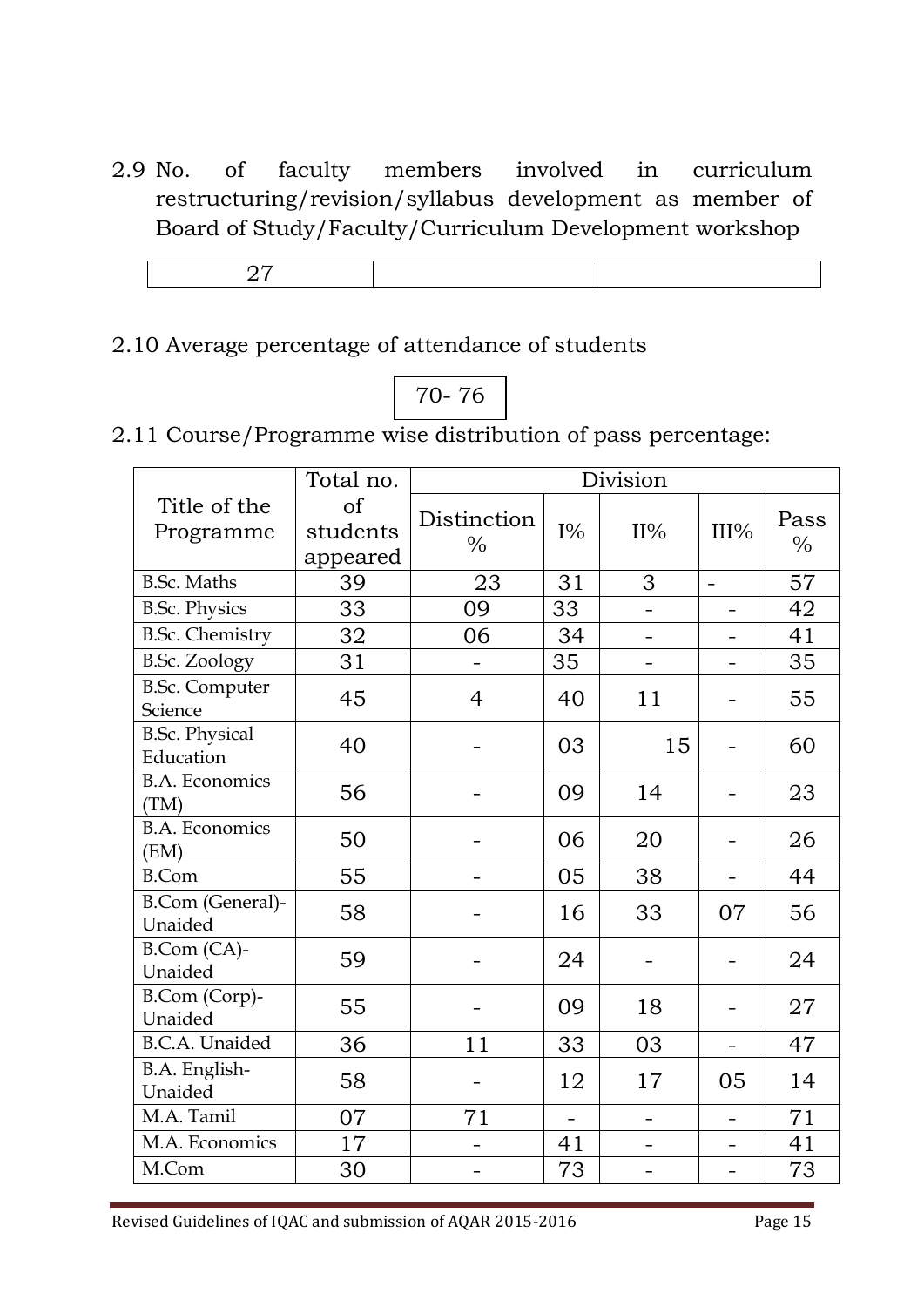| M.Sc. Maths    | ∠⊾ |                          | 08       | $\overline{\phantom{a}}$ | -                        |  |
|----------------|----|--------------------------|----------|--------------------------|--------------------------|--|
| M.Sc. Physics  | ≃  | $\overline{\phantom{0}}$ |          | $\overline{\phantom{0}}$ | $\overline{\phantom{0}}$ |  |
| M.Phil (Tamil) | ັ  |                          | QΓ<br>0J | $\overline{\phantom{0}}$ | $\overline{\phantom{0}}$ |  |

- 2.12 How does IQAC Contribute/Monitor/Evaluate the Teaching & Learning processes:
	- 1. Conducted regular meetings to make periodic assessments and analysis
	- 2. Remedial measures were taken.
	- 3. Initiated staff members to follow better strategies to handle classes effectively.
- 2.13 Initiatives undertaken towards faculty development

| Faculty / Staff Development<br>Programmes         | 2 |
|---------------------------------------------------|---|
| Refresher courses                                 | 5 |
| UGC – Faculty Improvement<br>Programmes           |   |
| HRD programmes                                    |   |
| Orientation programmes                            |   |
| Faculty exchange programme                        |   |
| Staff training conducted by<br>the university     |   |
| Staff training conducted by<br>other institutions |   |
| Summer/Winter schools,<br>Workshops, etc.         |   |
| Others-seminars                                   |   |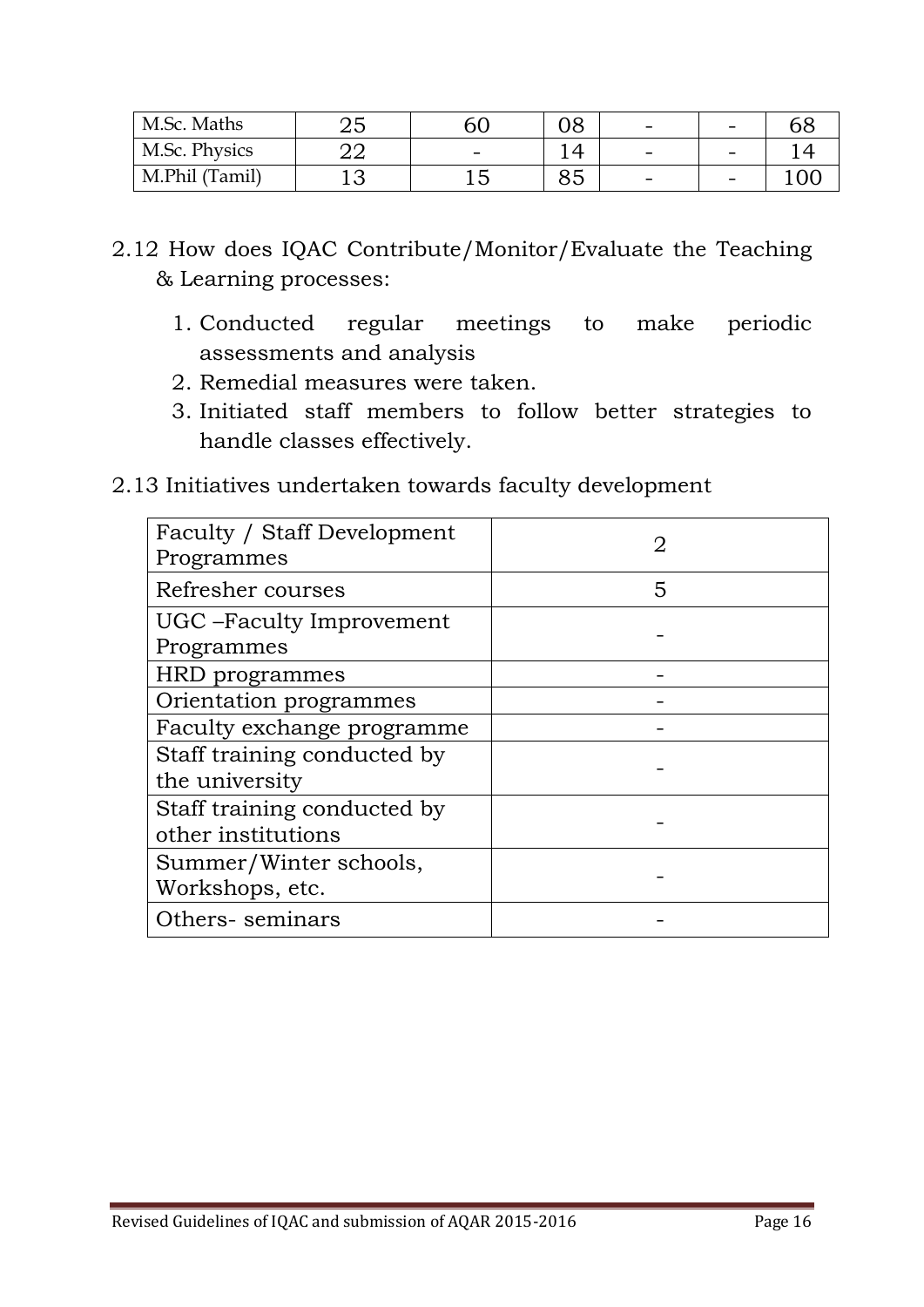| Category                       | Number of<br>Permanent<br>Employees | Number<br>of<br>Vacant<br>Positions | Number of<br>permanent<br>positions<br>filled<br>during the<br>Year | Number of<br>positions<br>filled<br>temporarily |
|--------------------------------|-------------------------------------|-------------------------------------|---------------------------------------------------------------------|-------------------------------------------------|
| Administrative<br><b>Staff</b> | 17                                  | 24                                  |                                                                     |                                                 |
| <b>Technical Staff</b>         | 14                                  |                                     |                                                                     |                                                 |

# 2.14 Details of Administrative and Technical Staff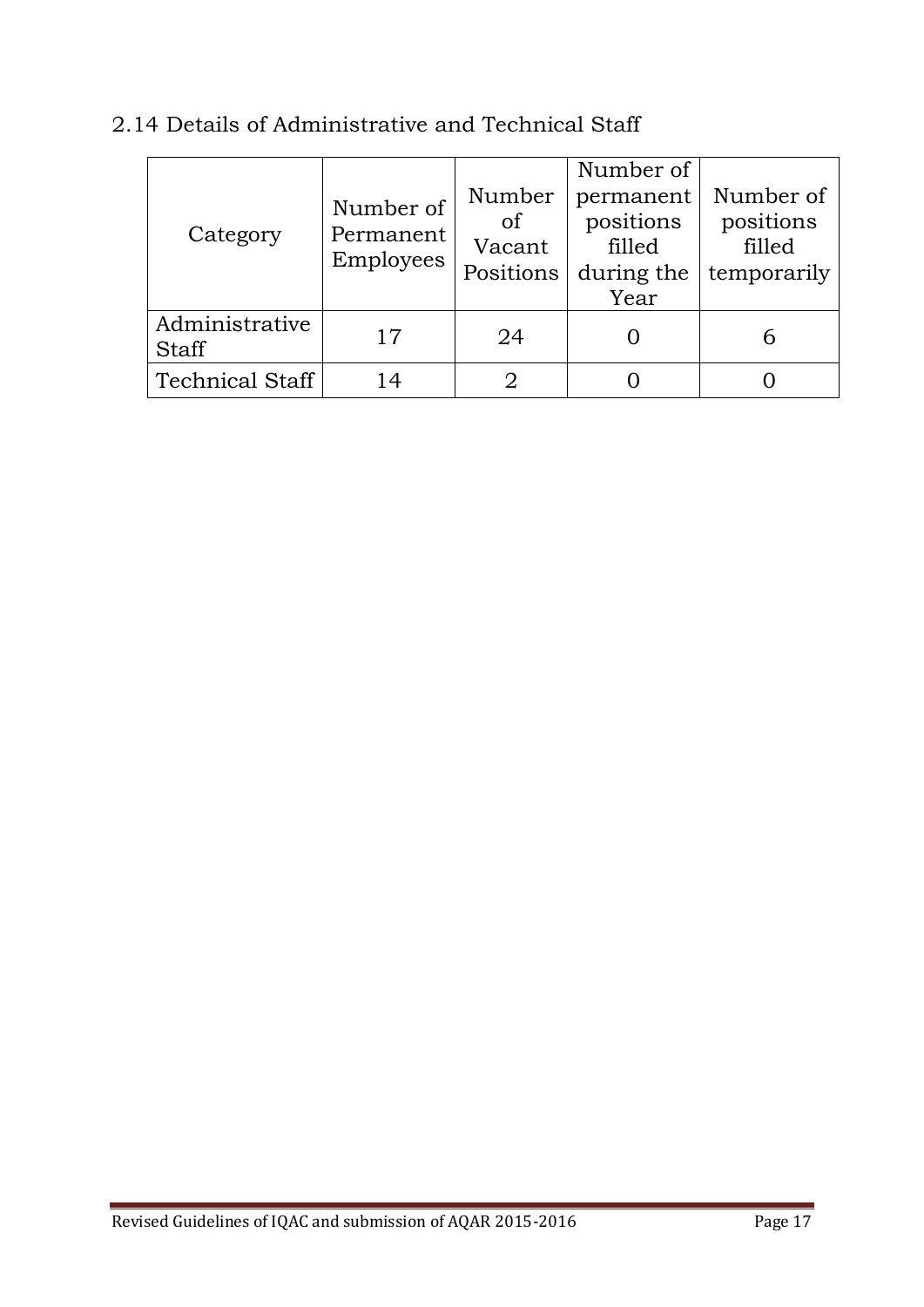# **Criterion-III**

# **3. Research, Consultancy and Extension**

- 3.1 Initiatives of the IQAC in Sensitizing/Promoting Research Climate in the institution
	- 1. Encouraged teachers to undertake research projects.
	- 2. Initiated teachers to identify suitable research areas and apply for more major and minor projects.
	- 3. Conducted frequent meetings for analysing research activities.
	- 4. Steps taken to start a research journal (HINDCO) to promote research.
	- 5. Due to the encouragement by the IQAC many faculty members have applied for major and minor research projects.

# 3.2 Details regarding major projects

|                        | Completed | Ongoing | Sanctioned Submitted |           |
|------------------------|-----------|---------|----------------------|-----------|
| Number                 |           |         |                      |           |
| Outlay in<br>Rs. Lakhs | -         |         |                      | 15,25,200 |

#### 3.3 Details regarding minor projects

|                          | Completed   Ongoing       | Sanctioned Submitted |             |
|--------------------------|---------------------------|----------------------|-------------|
| Number                   |                           |                      |             |
| Outlay in<br>  Rs. Lakhs | $3,80,000/ - 5,05,000/ -$ | $\sim$ $\sim$        | 41,74,066/- |

#### 3.4 Details on research publications

|             | International | National | Others |
|-------------|---------------|----------|--------|
| Peer Review | 33            | $\Box$   | 04     |
| Journals    |               |          |        |
| Non-Peer    |               |          |        |
| Review      |               |          |        |
| Journals    |               |          |        |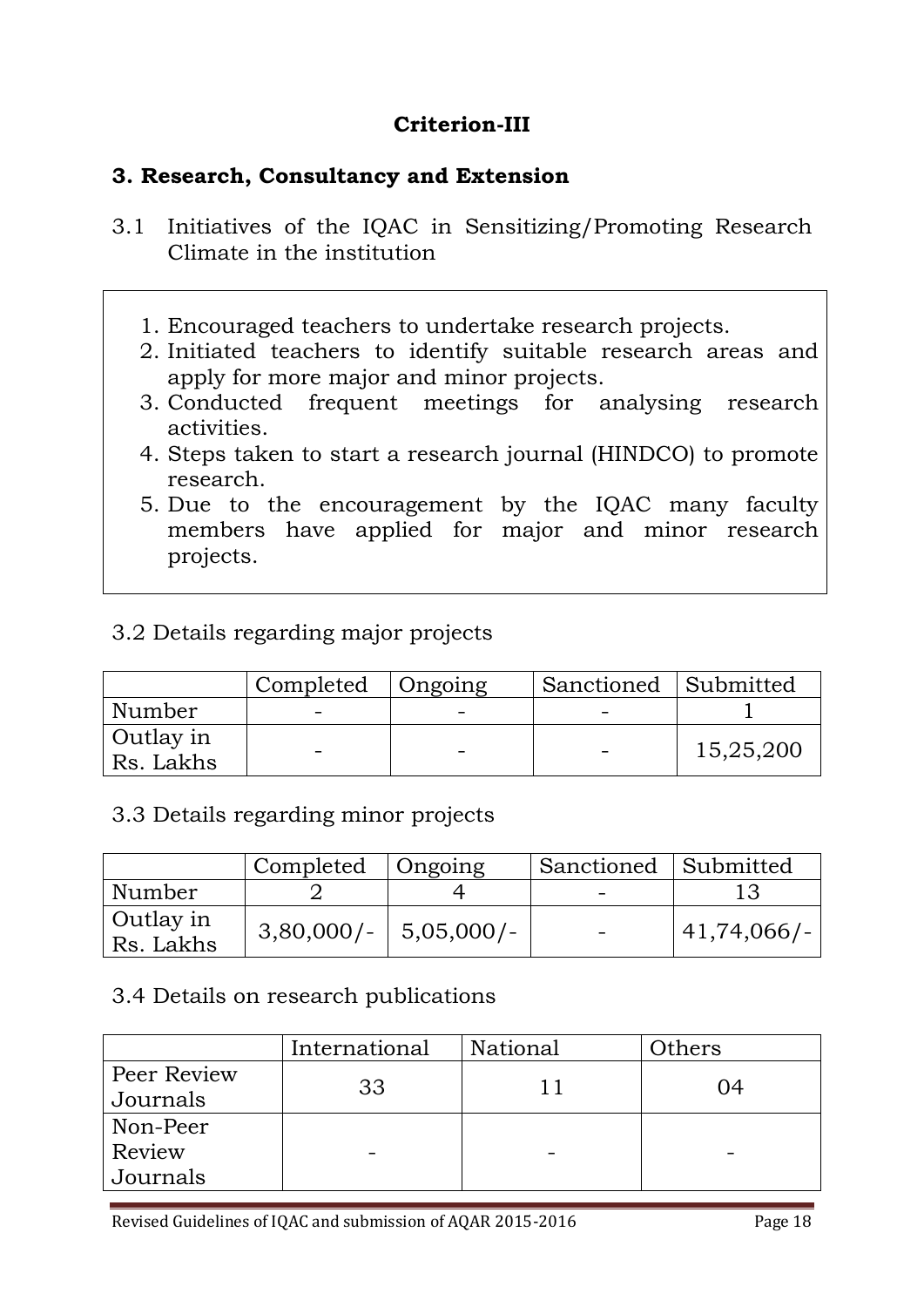| e-Journals  |  | - |
|-------------|--|---|
| Conference  |  |   |
| proceedings |  | - |

# 5.5 Details on Impact factor of publications:

| Range<br>Average<br>$ 0.684 - 4.091$<br>2.387 |
|-----------------------------------------------|
|-----------------------------------------------|

| h-index |  |
|---------|--|
|         |  |



3.6 Research funds sanctioned and received from various funding agencies, industry and other organisations

| Name of the<br>Project                                                        | Duration<br>Year | Name<br>of the<br>funding<br>Agency | Total grant<br>sanctioned | Received  |
|-------------------------------------------------------------------------------|------------------|-------------------------------------|---------------------------|-----------|
| Major projects                                                                |                  |                                     |                           |           |
| Minor Projects                                                                |                  | <b>UGC</b>                          |                           |           |
| Interdisciplinary<br>Projects                                                 |                  |                                     |                           |           |
| Industry<br>sponsored                                                         |                  |                                     |                           |           |
| Projects sponsored<br>by the<br>University/College                            |                  |                                     |                           |           |
| Students research<br>projects (Other<br>than compulsory<br>by the University) |                  |                                     |                           |           |
| <b>FIST</b>                                                                   | 5                | <b>DST</b>                          | 70,00,000                 | 59,50,000 |
| Fellowship                                                                    | $\overline{2}$   | ICSSR,                              | 7,37,079                  | 7,37,079  |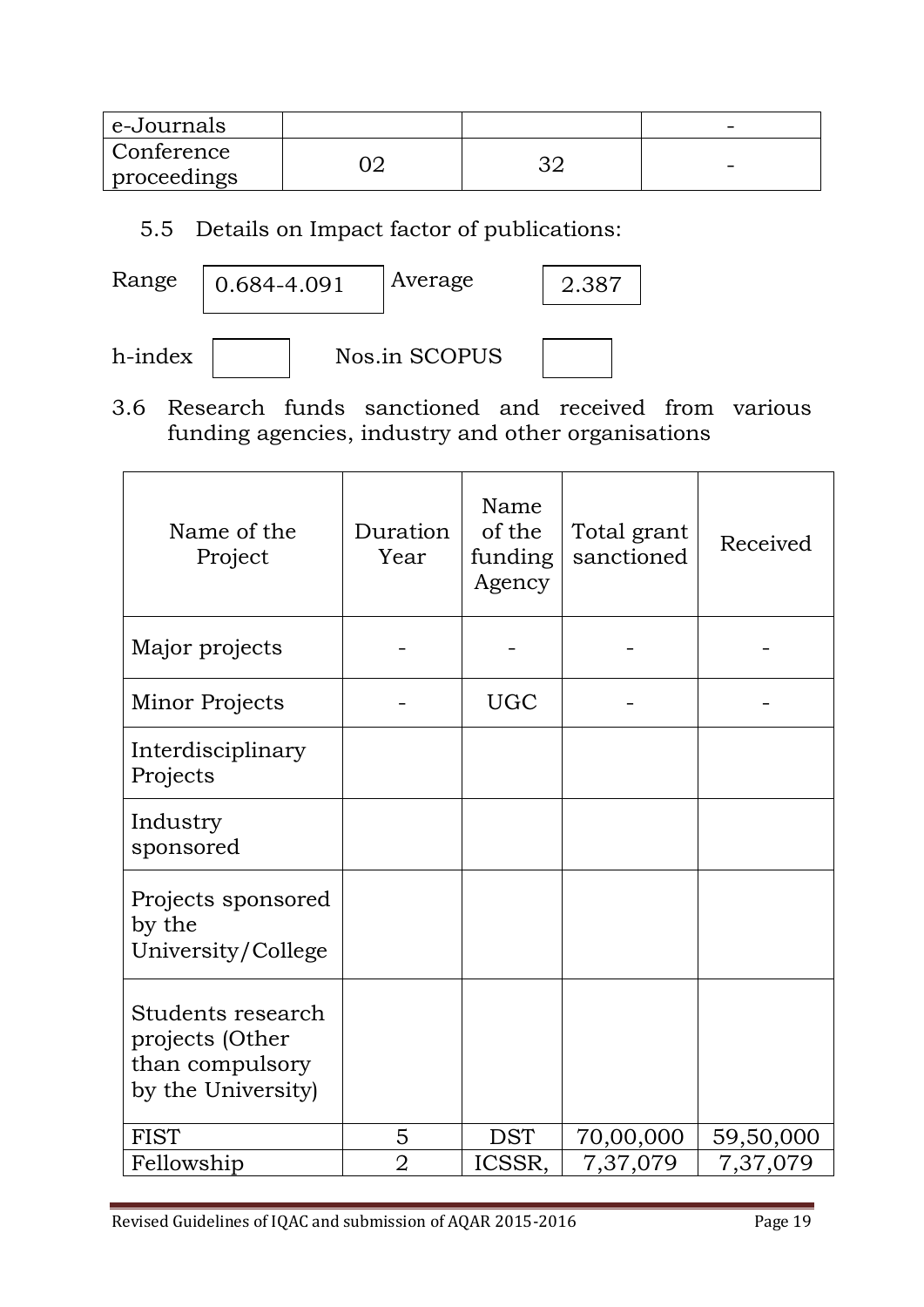|                                                        |                 | <b>UGC</b>       |                          |           |
|--------------------------------------------------------|-----------------|------------------|--------------------------|-----------|
| Total                                                  | $\overline{7}$  |                  | 77, 37, 079              | 66,87,079 |
| 3.7 No. of books published                             |                 |                  |                          |           |
| With ISBN No.<br>i)                                    | 01              |                  | Chapters in Edited Books |           |
| ii)<br>Without ISBN No.                                | 01              |                  |                          |           |
| 3.8 No. of University Departments receiving funds from |                 |                  |                          |           |
| UGC-SAP                                                | CAS             |                  | DST-FIST                 |           |
| <b>DPE</b>                                             |                 | DBT Scheme/funds |                          |           |
| 3.9 For Colleges                                       |                 |                  |                          |           |
| Autonomy                                               | <b>CPE</b>      |                  | <b>DBT</b> Star Scheme   |           |
| DST-FIST                                               | <b>CE</b><br>04 |                  | Any Other (specify)      |           |
|                                                        |                 |                  |                          |           |

3.10 Revenue generated through consultancy

 $12250/-$ 

# 3.11 No. of conferences organised by the Institution

| Level                  | Intern<br>ationa | National                               | <b>State</b>                                                   | Univers<br>ity | College |
|------------------------|------------------|----------------------------------------|----------------------------------------------------------------|----------------|---------|
| Number                 |                  |                                        | З                                                              |                | 12      |
| Sponsoring<br>agencies |                  | UGC, Centre<br>for Indian<br>Languages | <b>Nuclear Power</b><br>Plant,<br>Koodankulam,<br>Nova Carbons |                | College |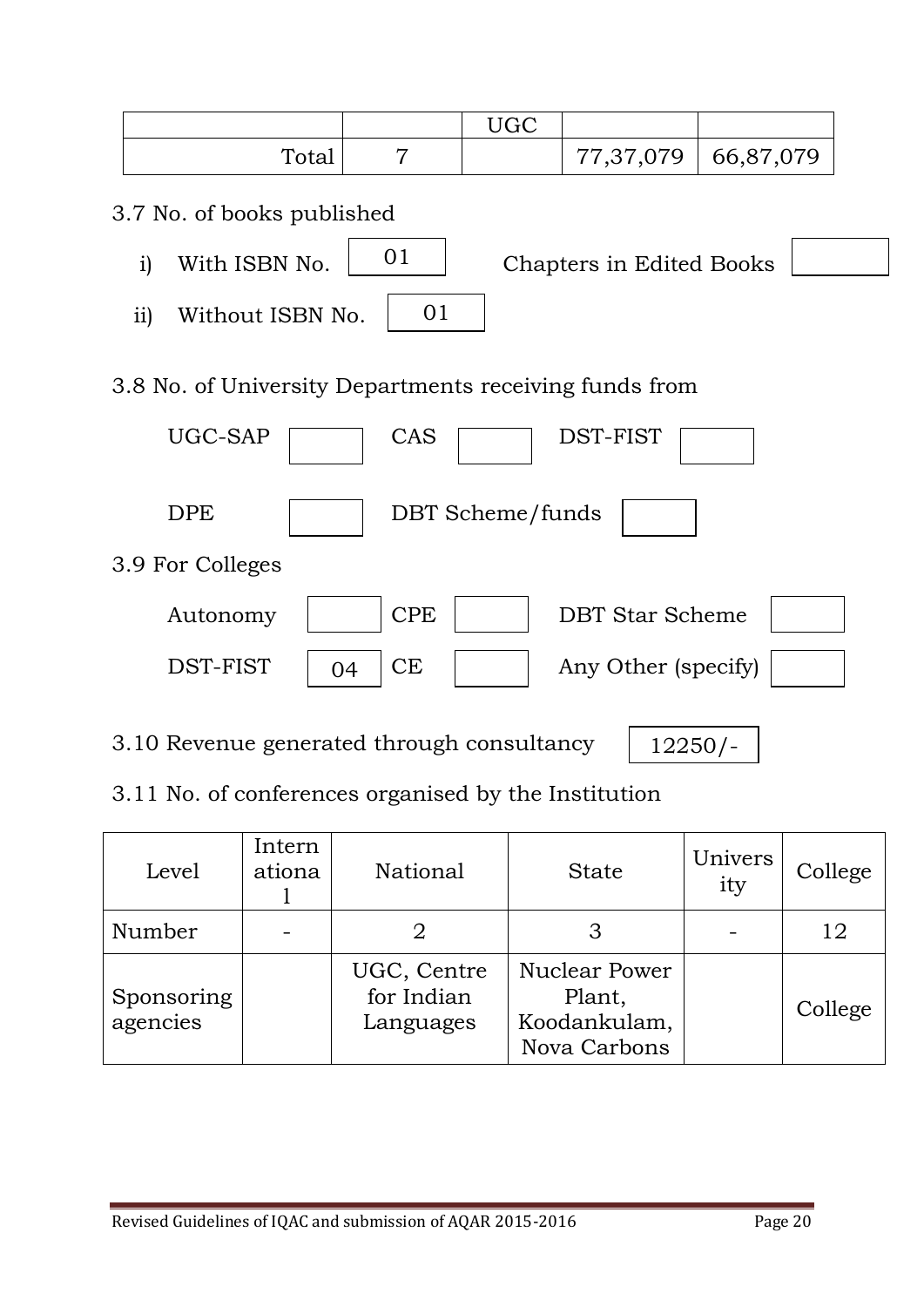- 3.12 No. of faculty served as experts, chairpersons or resource persons
- 3.13 No. of collaborations International | National Any other 3.14 No. of linkages created during this year 3.15 Total budget for research for current year in lakhs: From Funding agency From Management of University/College Total **109 2** 66,87,079 **67,38,909 51,830**
- 3.16 No. of patents received this year

| Type of Patent |         | Number         |
|----------------|---------|----------------|
|                | Applied |                |
| National       | Granted |                |
| International  | Applied | $\overline{2}$ |
|                | Granted |                |
| Commercialised | Applied |                |
|                | Granted |                |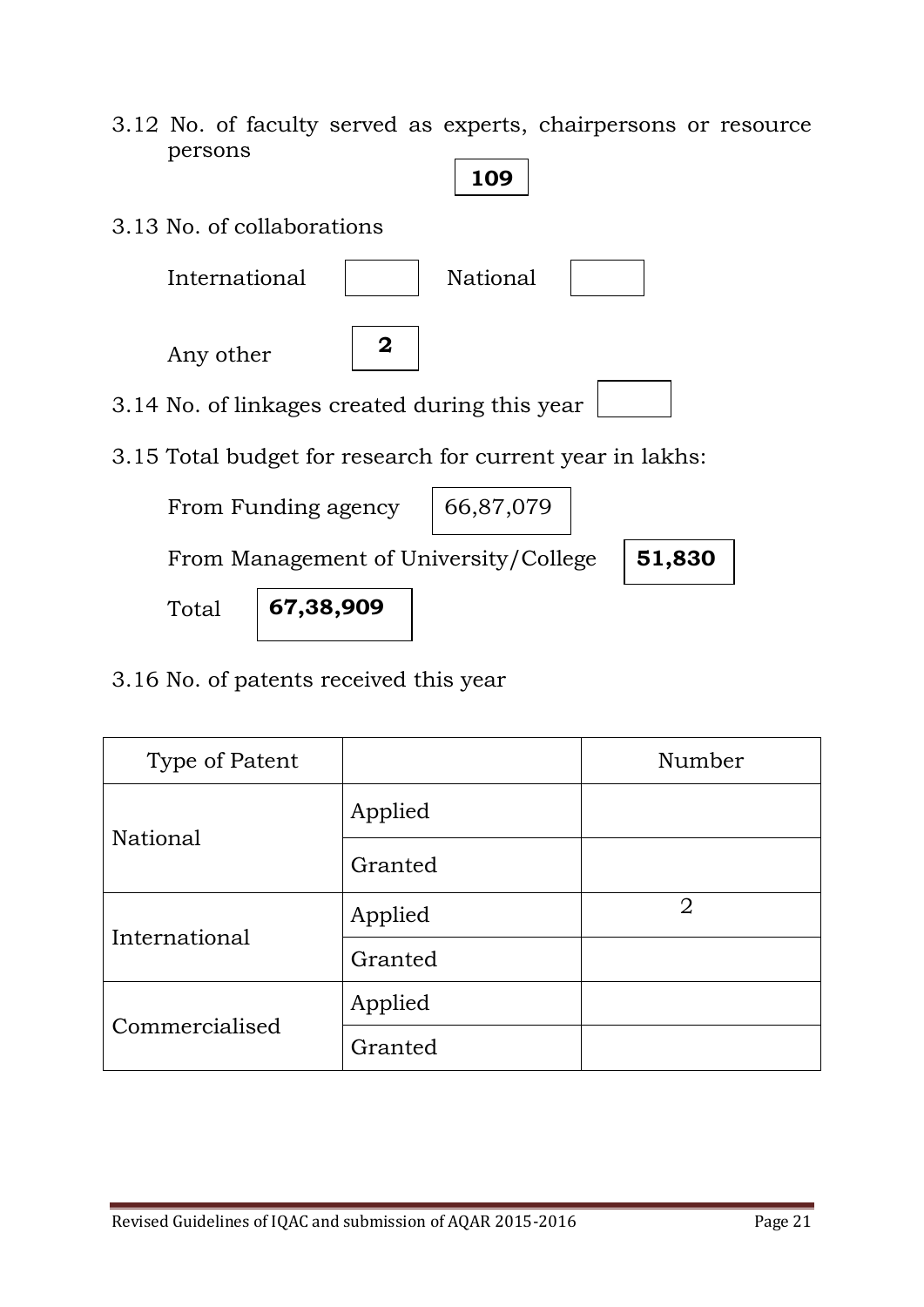3.17 No. of research awards/recognitions received by faculty and research fellows of the institute in the year

| Total   International   National   State   University   Dist   College |  |  |  |
|------------------------------------------------------------------------|--|--|--|
|                                                                        |  |  |  |

3.18 No. of faculty from the Institution who are Ph.D Guides and students register under them



3.19 No. of Ph.D. awarded by faculty from the Institution

**04**

3.20 No. of Research scholars receiving the Fellowships (Newly enrolled + existing ones)



3.21 No. of students Participated in NSS events:



3.22 No. of students participated in NCC events:

| University level | 50 | State level         |  |
|------------------|----|---------------------|--|
| National level   | 14 | International level |  |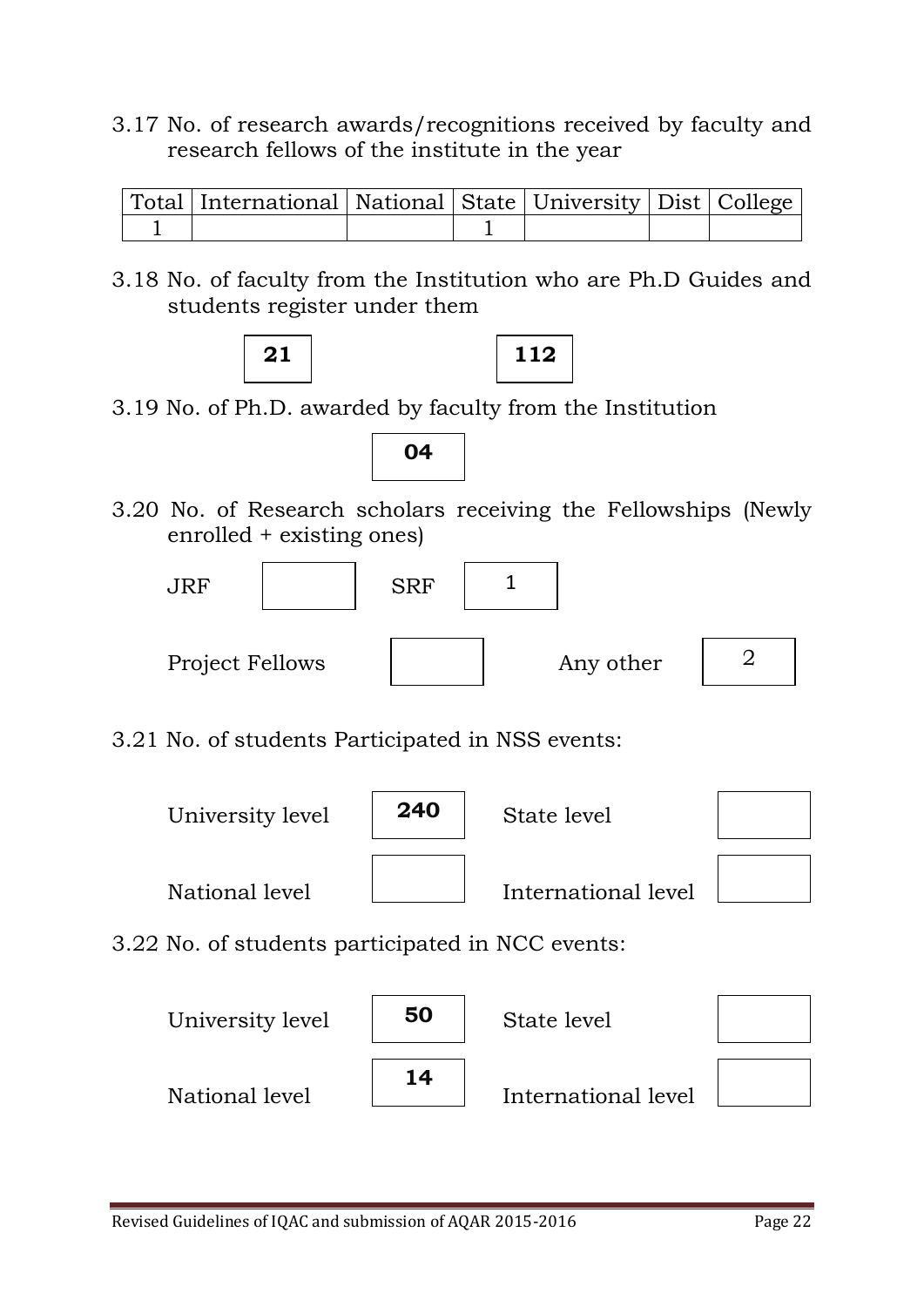3.23 No. of Awards won in NSS:



- 3.26 Major Activities during the year in the sphere of extension activities and Institutional Social Responsibility
	- 1. Blood Donation programme
	- 2. Eco Programmes
	- 3. Women Empowerment Programmes
	- 4. Health Awareness Programme
	- 5. Service to Gypsy people
	- 6. Assistance to Monday petitioners at District Collectorate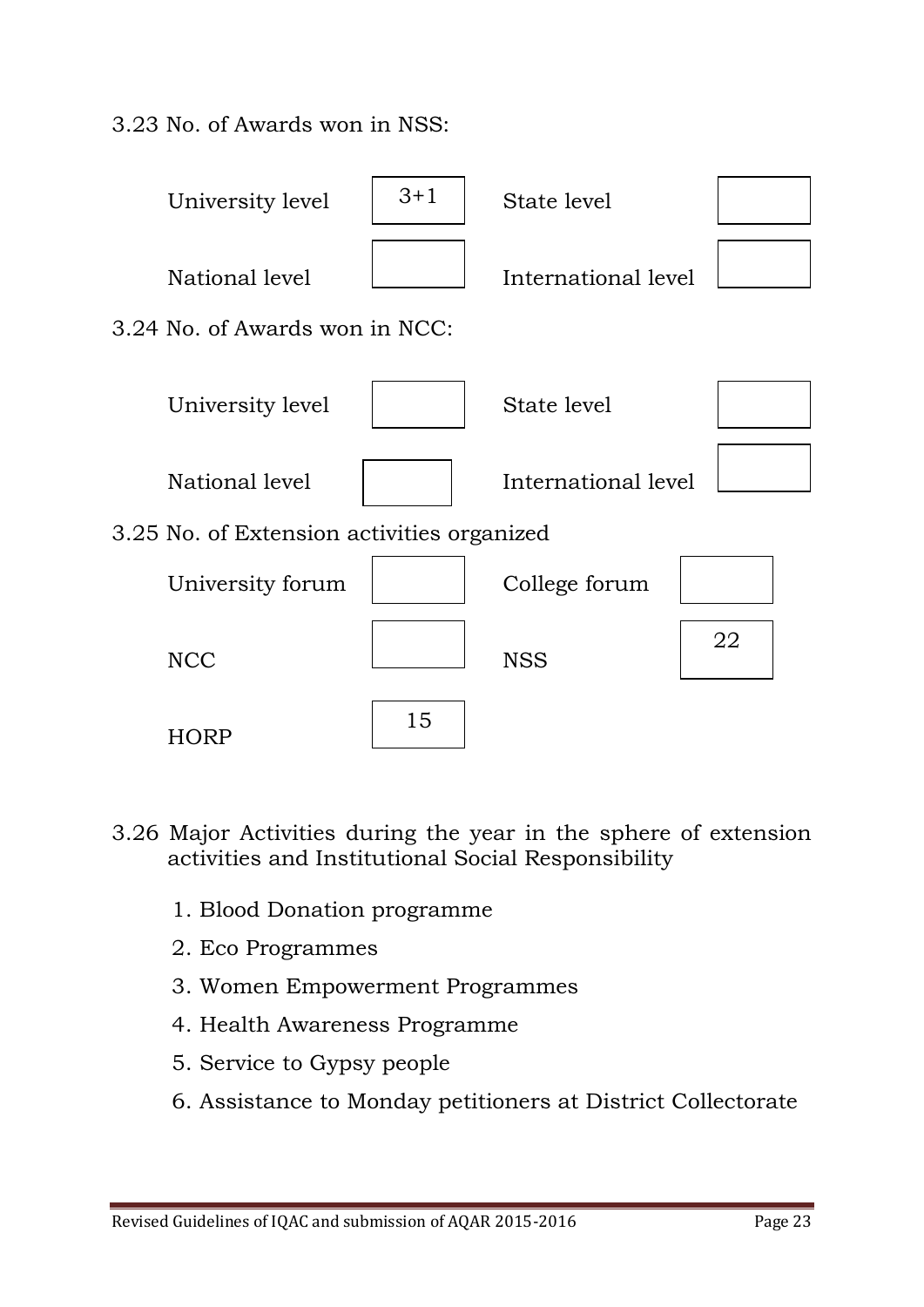# **Criterion –IV**

# 4. **Infrastructure and Learning Resources**

4.1 Details of increase in infrastructure facilities:

| Facilities                                                                                    | Existing       | Newly<br>created | Source of<br>Fund   | Total        |
|-----------------------------------------------------------------------------------------------|----------------|------------------|---------------------|--------------|
| Campus area                                                                                   | 83 acres       |                  |                     | 83 acres     |
| Class rooms                                                                                   | 55             |                  |                     | 55           |
| Laboratories                                                                                  | 12             |                  |                     | 12           |
| Seminar Halls                                                                                 | $\overline{2}$ | $\mathbf{1}$     | Dept. Fund          | 3            |
| Indoor<br>Stadium                                                                             |                | $\mathbf{1}$     | UGC &<br>Management | $\mathbf{1}$ |
| No. of<br>important<br>equipment<br>purchased<br>$(≥1-0$ lakh)<br>during the<br>current year. |                | 3                | <b>UGC</b>          | 3            |
| Value of the<br>equipment<br>purchased<br>during the<br>year (Rs.in<br>Lakhs)                 |                | 12,03,818        | <b>UGC</b>          | 12,03,818    |
| Others                                                                                        | 17,69,644      |                  | Management          | 17,69,644    |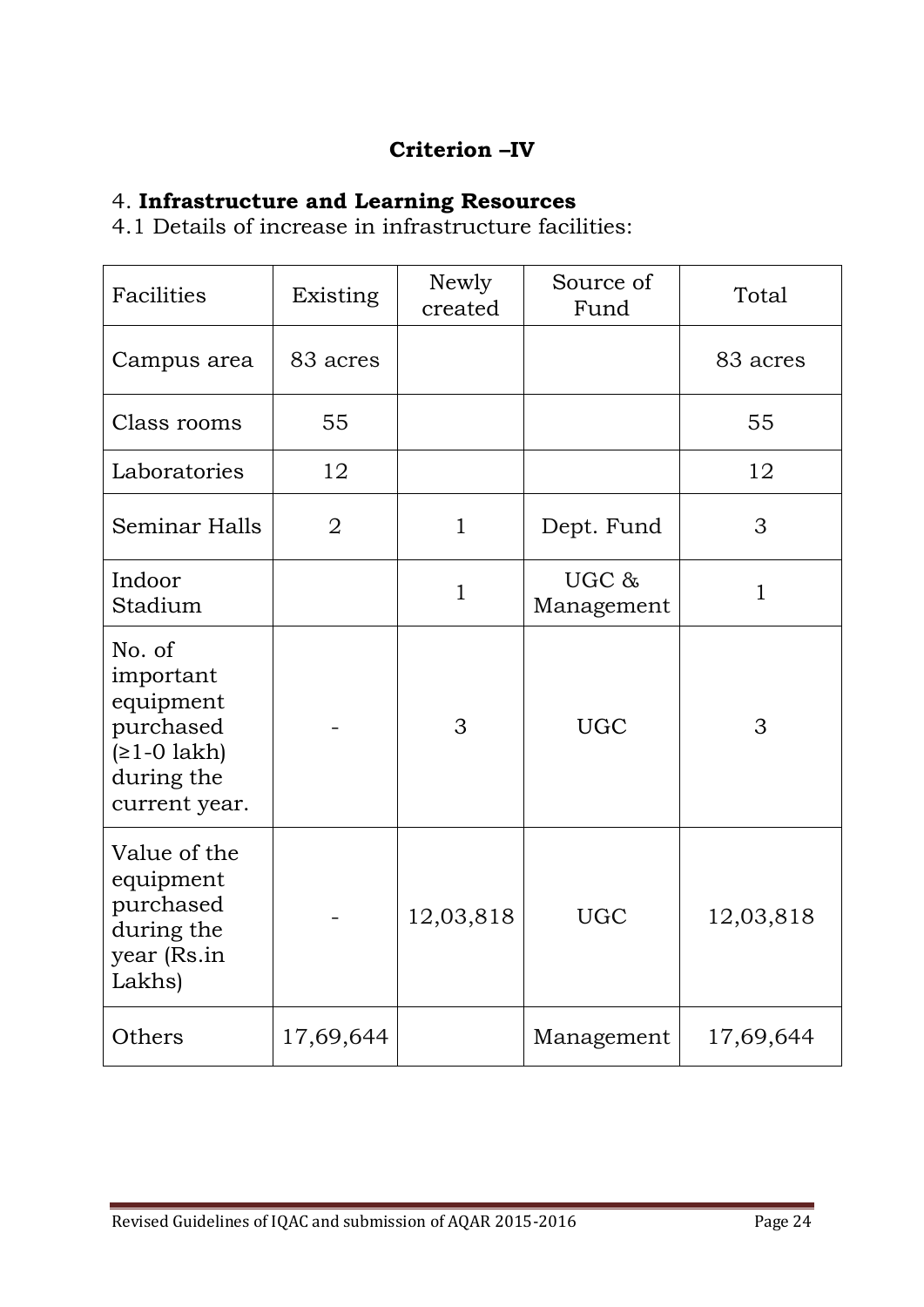# 4.2 Computerization of administration and library

Administration Automation fully completed. Library automation fully completed.

#### 4.3 Library services:

|                           | Existing |         | Newly added  |        | Total |         |
|---------------------------|----------|---------|--------------|--------|-------|---------|
|                           | No.      | Value   | No.          | Value  | No.   | Value   |
| <b>Text Books</b>         | 69436    | 1968287 | 345          | 105585 | 69781 | 2073872 |
| Reference<br><b>Books</b> | 756      | 88809   | 5            | 32234  | 761   | 121133  |
| e-Books                   |          |         |              |        |       |         |
| Journals                  | 91       | 180825  | $\mathbf{1}$ | 51209  | 92    | 232034  |
| e-Journals                |          |         |              |        |       |         |
| Digital<br>Database       |          |         |              |        |       |         |
| CD & Video                | 181      | 5338    |              |        | 181   | 5338    |
| Others<br>(Specify)       |          |         |              |        |       |         |

#### 4.4 Technology up gradation (overall)

|              | Total<br>Compu<br>ters | Comp<br>uter<br>Labs | Inter<br>net | <b>Brow</b><br>sing<br>Centr<br>es | Comp<br>uter<br>Centr<br>es | Offi<br>ce | Depart<br>ments | Oth<br>ers |
|--------------|------------------------|----------------------|--------------|------------------------------------|-----------------------------|------------|-----------------|------------|
| Exist<br>ing | 139                    | 87                   | 11           |                                    | $\qquad \qquad -$           | 22         | 19              |            |
| Adde<br>d    | 6                      | 3                    |              |                                    | $\overline{\phantom{a}}$    | 3          | -               |            |
| Total        | 145                    | 90                   | 11           |                                    | $\qquad \qquad -$           | 25         |                 |            |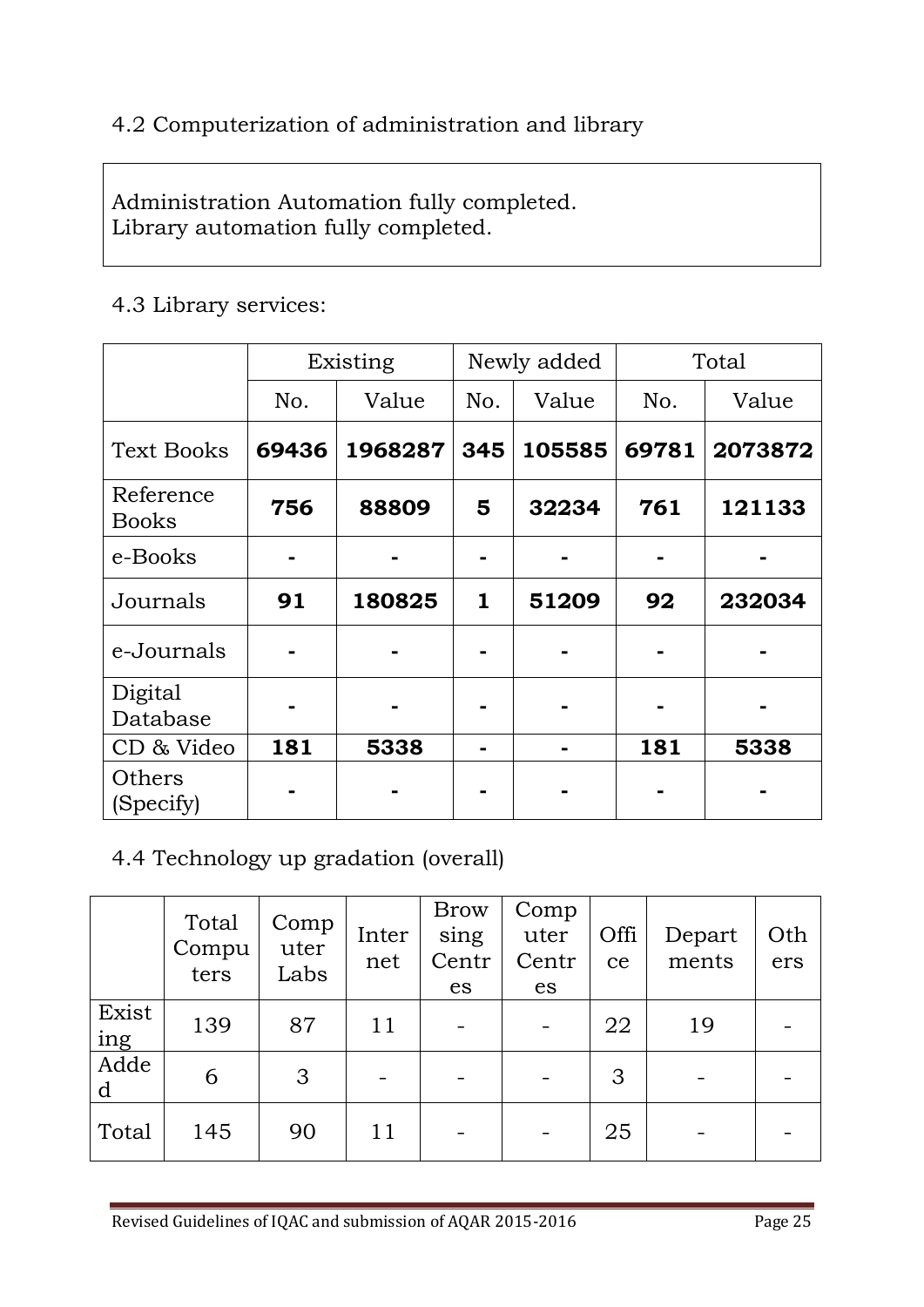- 4.5 Computer, Internet access, training to teachers and students and any other programme for technology upgradation (Networking, e-Governance etc.)
- 1. Planned to establish wifi connection throughout the campus.
- 2. Browsing facilities are available in Library.
- 3. Internet connectivity to all departments.

#### 4.6 Amount spent on maintenance in lakhs:

i) ICT ii) Campus Infrastructure and facilities iii) Equipment iv) Others 12,000 17,69,644

> Total : 17,69,644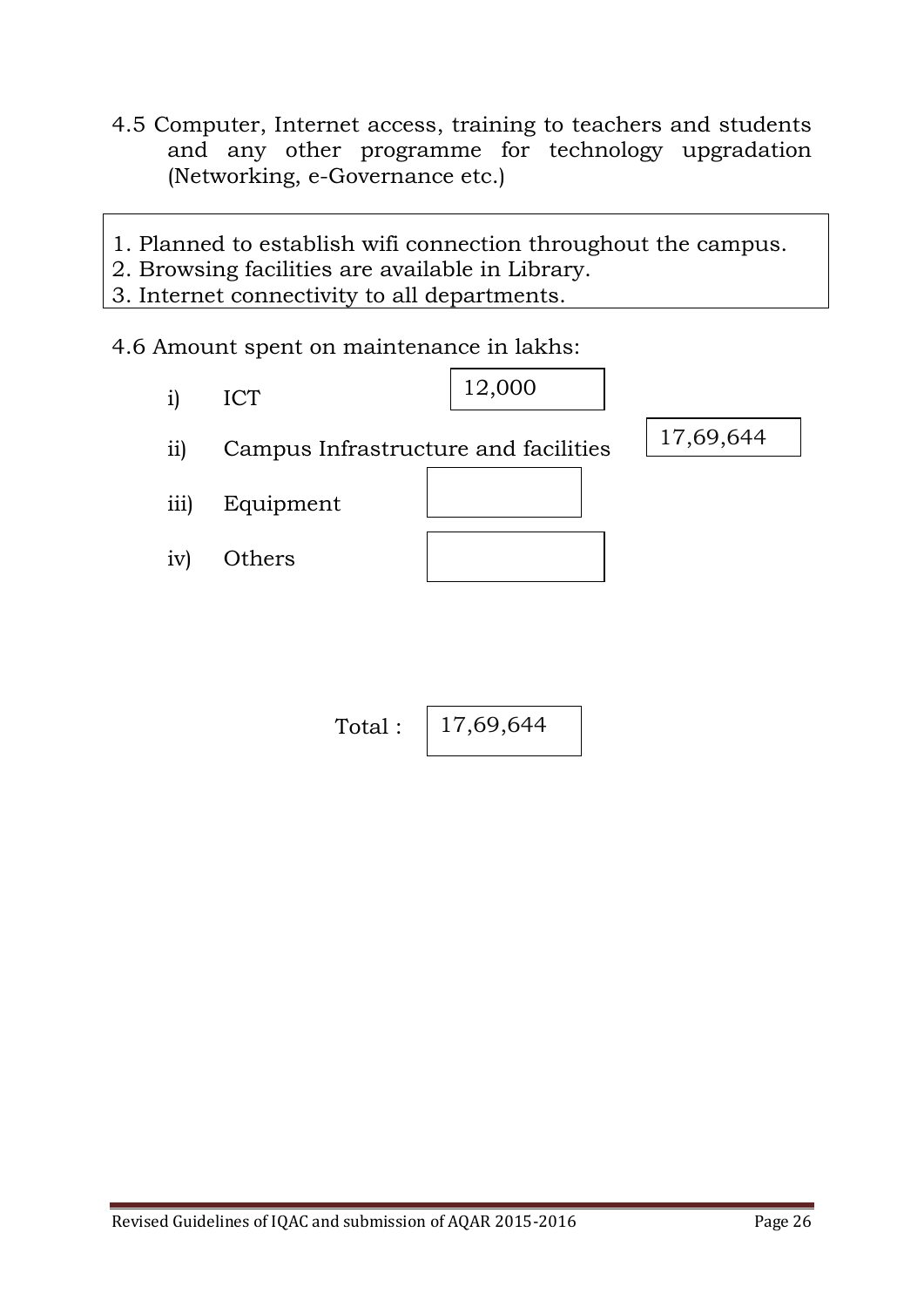# **Criterion –V**

#### 5. **Students Support and Progression**

5.1 Contribution of IQAC in enhancing awareness about Student Support Services

Each and every scheme and programme for students was promptly communicated to them by circulars, by placing in the notice boards and through the concerned faculty members and also through public address system. NCC, NSS and other student service schemes were steered up. Students are involved in community services.

5.2 Efforts made by the institution for tracking the progression

Information was collected from students who visited the college after completion of the course. Information was collected through alumni meetings.

The whereabouts of the students were collected during Graduation functions.

5.3 (a) Total Number of students

| UG   | PG  | M.Phil | Others |
|------|-----|--------|--------|
| 2268 | 250 |        |        |

(b) No. of students outside the state

| 0 |  |
|---|--|
| 0 |  |

(c) No. of international students

| Men   | No   | $\frac{0}{0}$ |  |
|-------|------|---------------|--|
|       | 1512 | 59.7          |  |
|       |      |               |  |
|       | No   | $\frac{0}{0}$ |  |
| Women | 1020 | 40            |  |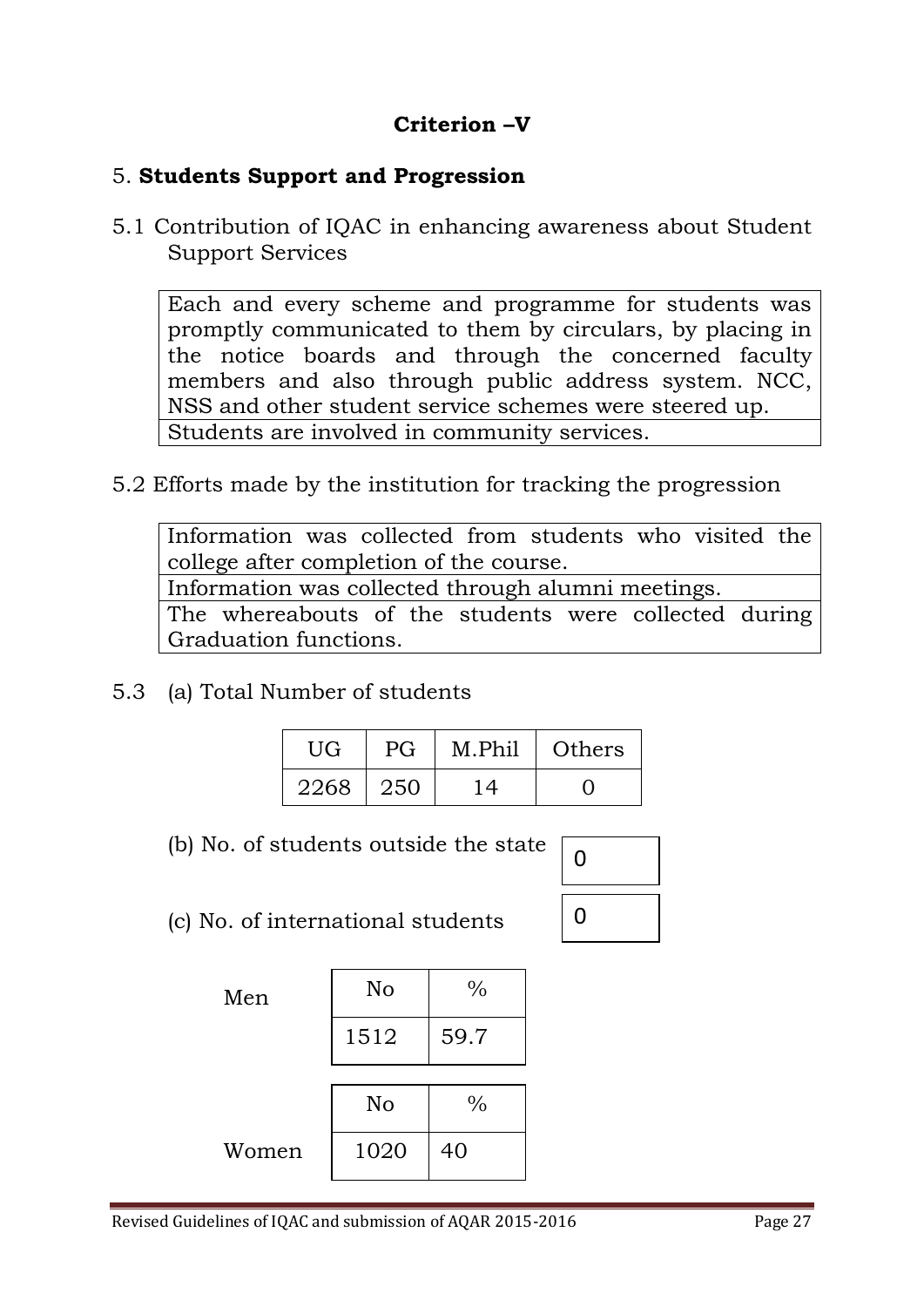| Last Year   |           |                |     |                                          |       |             |           |                | This Year  |                                          |       |
|-------------|-----------|----------------|-----|------------------------------------------|-------|-------------|-----------|----------------|------------|------------------------------------------|-------|
| Gene<br>ral | <b>SC</b> | <b>ST</b>      | OBC | Phy<br>sica<br>1ly<br>Cha<br>llen<br>ged | Total | Gen<br>eral | <b>SC</b> | <b>ST</b>      | <b>OBC</b> | Phy<br>sica<br>1ly<br>cha<br>llen<br>ged | Total |
| 618         | 492       | $\overline{2}$ | 132 |                                          | 2433  | 627         | 485       | $\overline{4}$ | 1416       |                                          | 2532  |

Demand ratio 1:3 Dropout 3.19%

5.4 Details of student support mechanism for competitive examinations (if any)



5.5 No. of students qualified in these examinations



5.6 Details of student counselling and career guidance

Counselling programmes were conducted regularly. A separate Placement Cell looked after career guidance.

No. of students benefitted  $\left| \right.433$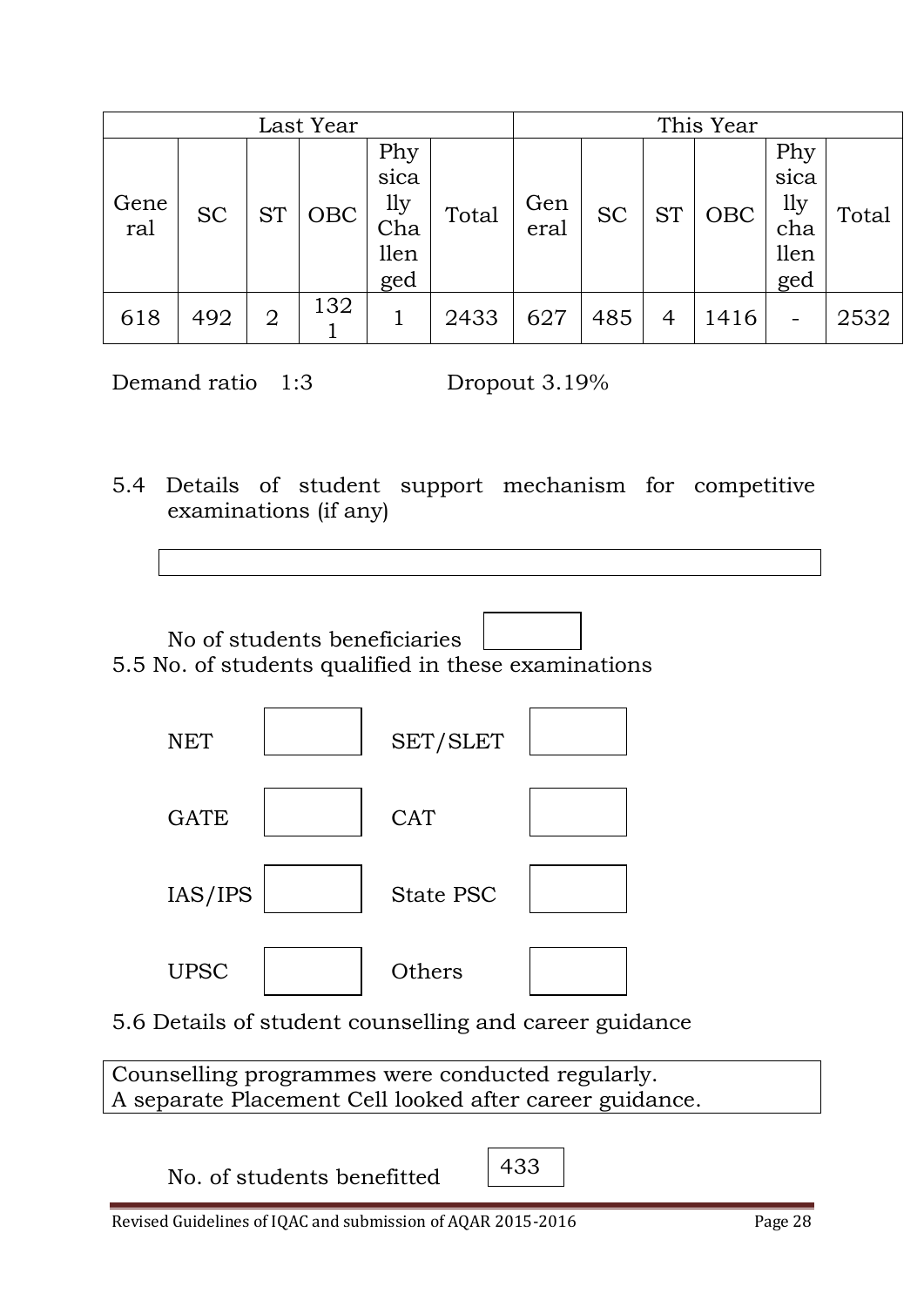#### 5.7 Details of campus placement

|               | Off campus   |            |           |
|---------------|--------------|------------|-----------|
| Number of     | Number of    | Number of  | Number of |
| Organizations | Students     | Students   | Students  |
| Visited       | Participated | Placed     | Placed    |
|               | 504          | $\Delta O$ | -         |

5.8 Details of gender sensitization programmes

- Women Cell which includes a over-all Coordinator and department wise Staff-representatives looked after the counselling and guidance of girl students.
- A certificate course in Silambam, a self-defence art was conducted exclusively for girls.

# 5.9 Students Activities

5.9.1 No. of students participated in Sports, Games and other events

State/University level | 49 | National level

International level

| 49 | National le |
|----|-------------|
|    |             |

6

No. of students participated in cultural events

State/University level  $\begin{vmatrix} 42 \end{vmatrix}$ 



National level  $\begin{vmatrix} 13 \end{vmatrix}$ 



International level 5.9.2 No. of medals/awards won by students in Sports, Games and other events

Sports: State/University level  $\begin{vmatrix} 14 \end{vmatrix}$ 



National level  $\begin{bmatrix} 6 \end{bmatrix}$ 

International level

Revised Guidelines of IQAC and submission of AQAR 2015-2016 Page 29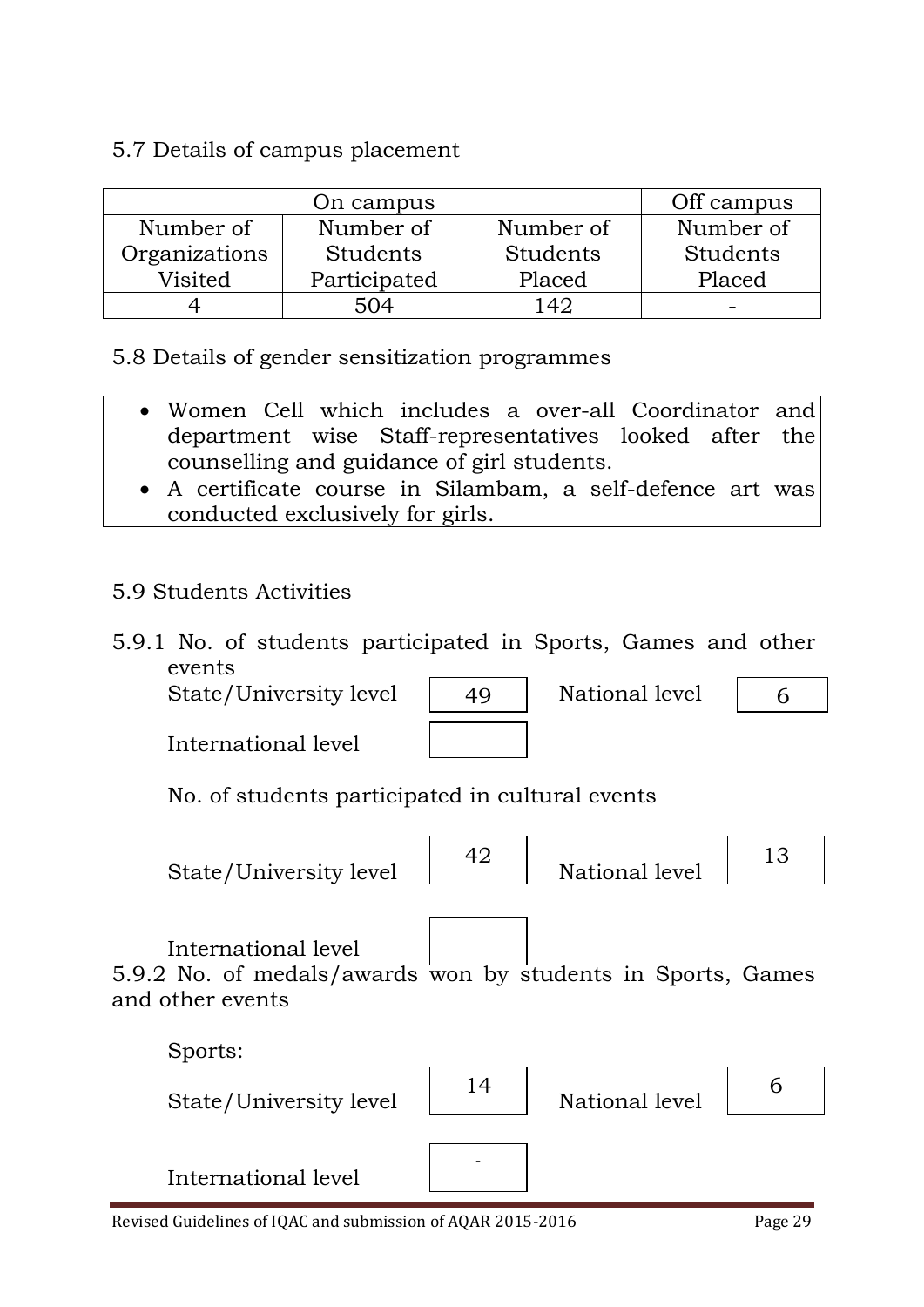Cultural:

State/University level  $\begin{vmatrix} 20 & | \end{vmatrix}$  National level

20

6

International level

# 5.10 Scholarships and Financial Support

|                                                                              | Number of<br>students | Amount    |
|------------------------------------------------------------------------------|-----------------------|-----------|
| Financial support<br>from institution                                        | 63                    | 74,688    |
| Financial support<br>from government                                         | 726                   | 25,08,735 |
| Financial support<br>from other sources                                      |                       |           |
| Number of students<br>who received<br>International/National<br>recognitions |                       |           |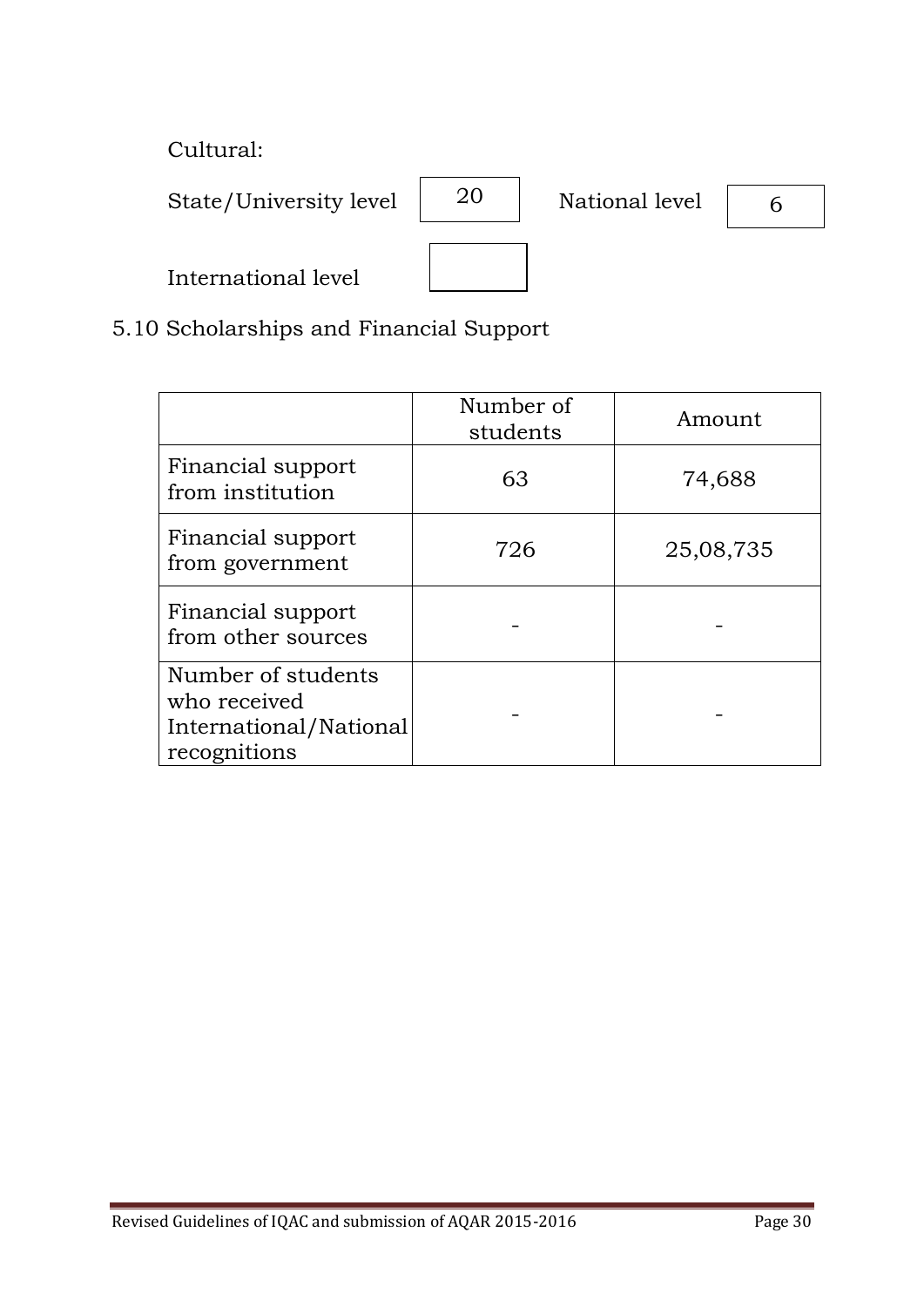# 5.11 Student organized/initiatives

Fairs:



5.13 Major grievances of students (if any) redressed:

NIL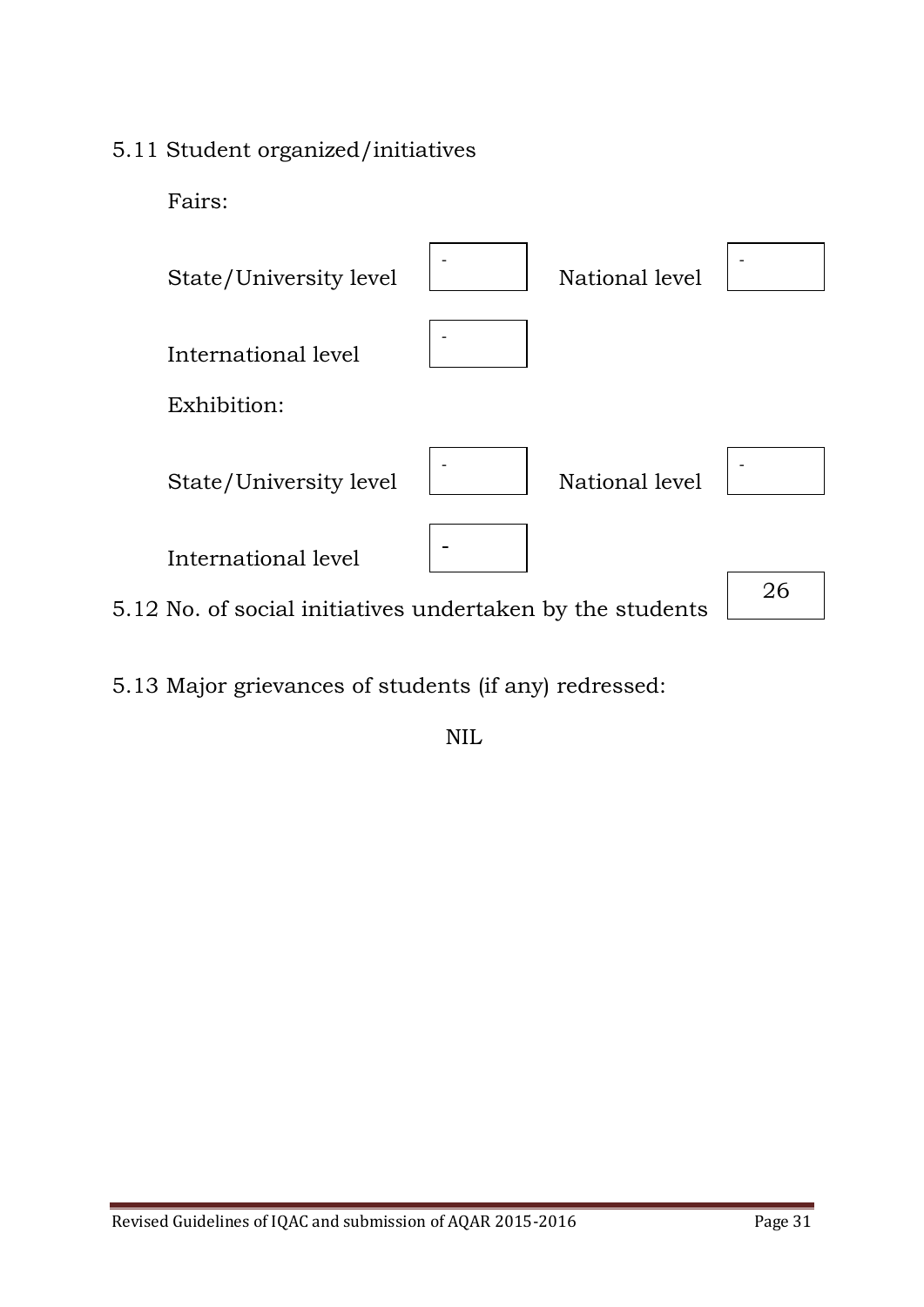# **Criterion –VI**

#### 6. **Governance, Leadership and Management**

6.1 State the Vision and Mission of the institution

#### **VISION**

To shape the young learners to aim at success through perfection.

#### **MISSION**

To promote academic excellence in higher education To promote communal harmony To make the students meet the global standards of life To promote research temperament

#### 6.2 Does the Institution has a management Information System

Yes

- 6.3 Quality improvement strategies adopted by the institution for each of the following:
	- 6.3.1 Curriculum Development
		- 1. Curriculum is designed by the University.
		- 2. The members of staff in University Board of Studies suggest various points for improvement.

#### 6.3.2 Teaching and Learning

- 1. Use of ICT
- 2. Facilities made to receive learning source at E-Library.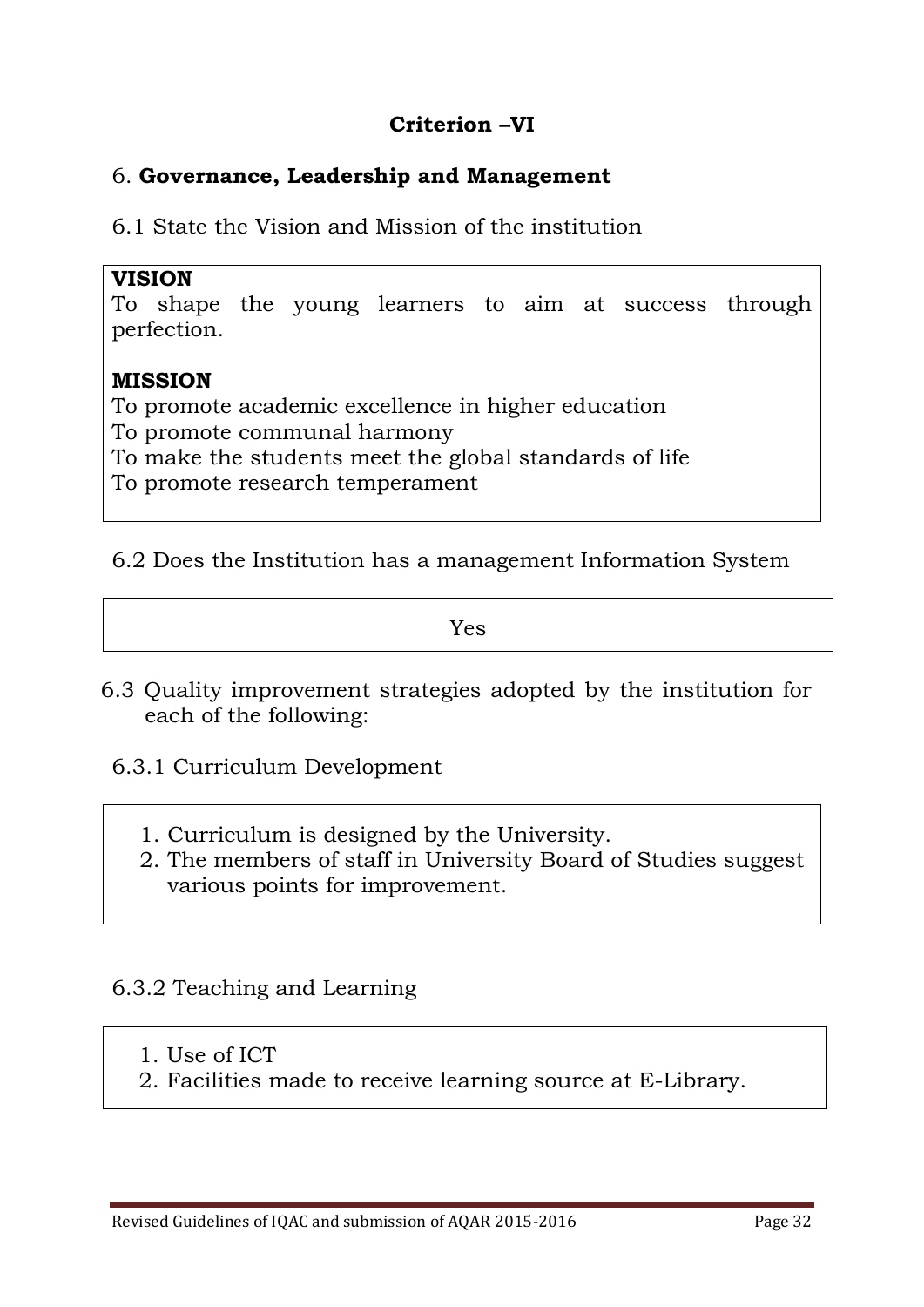#### 6.3.3 Examination and Evaluation

- 1. Different types of class tests and evaluation techniques were adopted at college for quality improvement.
- 2. Internal examinations were conducted as per University norms

#### 6.3.4 Research and Development

- 1. Teachers were encouraged to undertake various research projects.
- 2. They were initiated to present and publish research papers in seminars and conferences.
- 3. Students were encouraged to participate in seminars and present research papers

# 6.3.5 Library, ICT and physical infrastructure/instrumentation

Library, ICT and Physical infrastructure were enriched by adding new and latest addition of their kind.

#### 6.3.6 Human Resource Management

The regular vacancies which were not sanctioned yet by the government were filled with temporary teachers by Management in order to facilitate the students.

#### 6.3.7 Faculty and Staff recruitment

- 1. Well qualified Faculty and staff recruited with a sanction from the state government as per requirements.
- 2. Roaster System followed during Faculty and Staff recruitment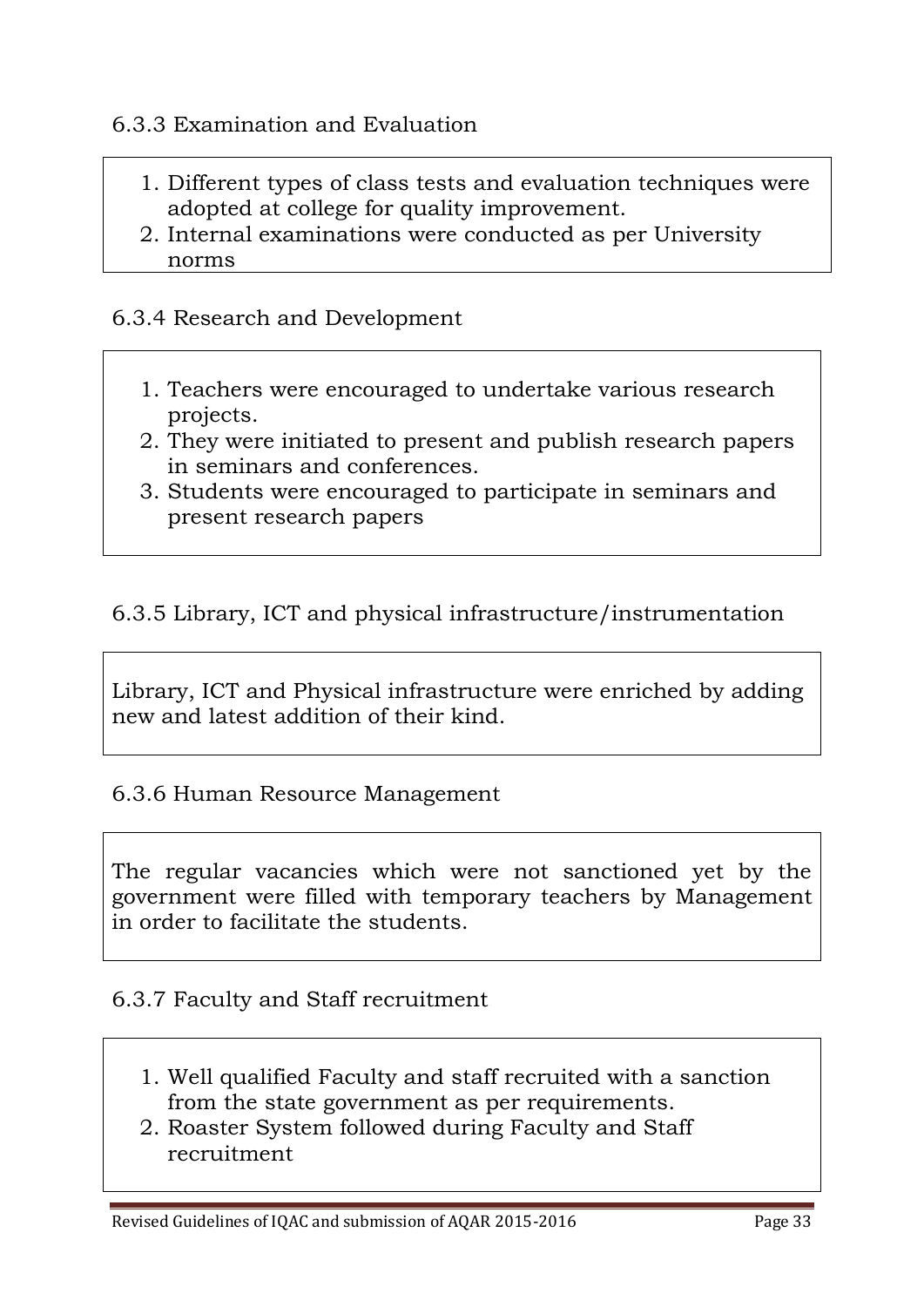# 6.3.8 Industry Interaction /Collaboration

Placement Cell had established collaboration with Government ITI in teaching various life-oriented and technical courses.

6.3.9 Admission of Students

Admission was done on the basis of merit and reservation policies of the government.

#### 6.4 Welfare schemes for

| Teaching     | Applicable government schemes                                                                                                |  |
|--------------|------------------------------------------------------------------------------------------------------------------------------|--|
| Non teaching | Applicable government schemes                                                                                                |  |
| Students     | Scholarships from government<br>Management Scholarships<br>Sponsors scholarships<br>Free coaching classes<br>Career Guidance |  |

6.5 Total corpus fund generated

# 6.6 Whether annual financial audit has been done

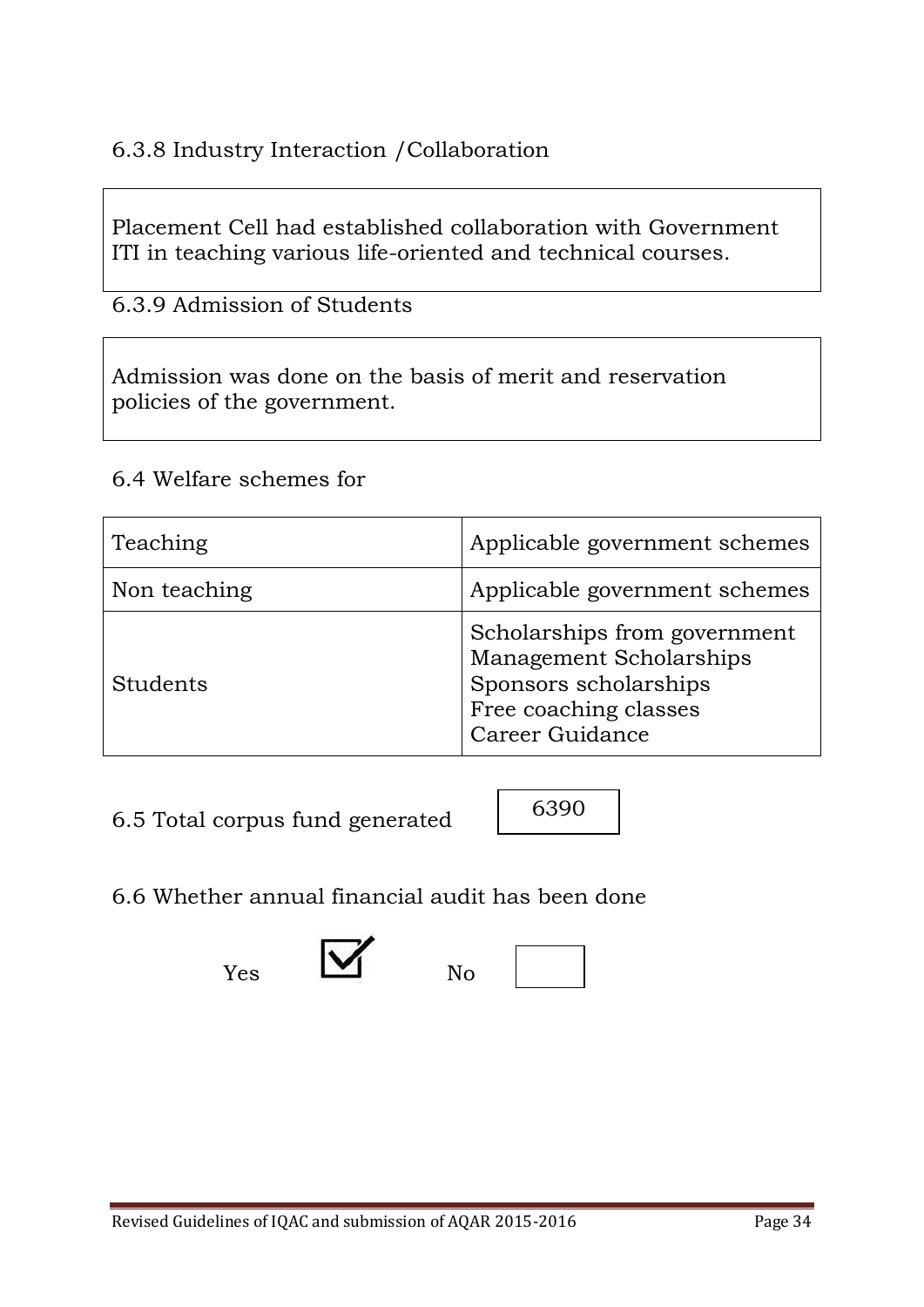6.7 Whether Academic and Administrative Audit (AAA) has been done?

|                |        | External                       |        | Internal           |  |
|----------------|--------|--------------------------------|--------|--------------------|--|
| Audit Type     | Yes/No | Agency                         | Yes/No | Authority          |  |
| Academic       | Yes    | External<br>Audit<br>Committee | Yes    | IQAC<br>Management |  |
| Administrative | Yes    | Govt.<br>Accountant<br>General | Yes    | IQAC<br>Management |  |

6.8 Does the University/Autonomous College declares results within 30 days

For UG Programmes





6.9 What efforts are made by the University/Autonomous College for Examination Reforms?

The affiliating University regularly implements examination reforms.

6.10 What efforts are made by the University to promote autonomy in the affiliated/constituent college?

The College is affiliated to Manonmaniam Sundaranar University which helps the College by: 1. Allocating funds to the NSS units and monitoring their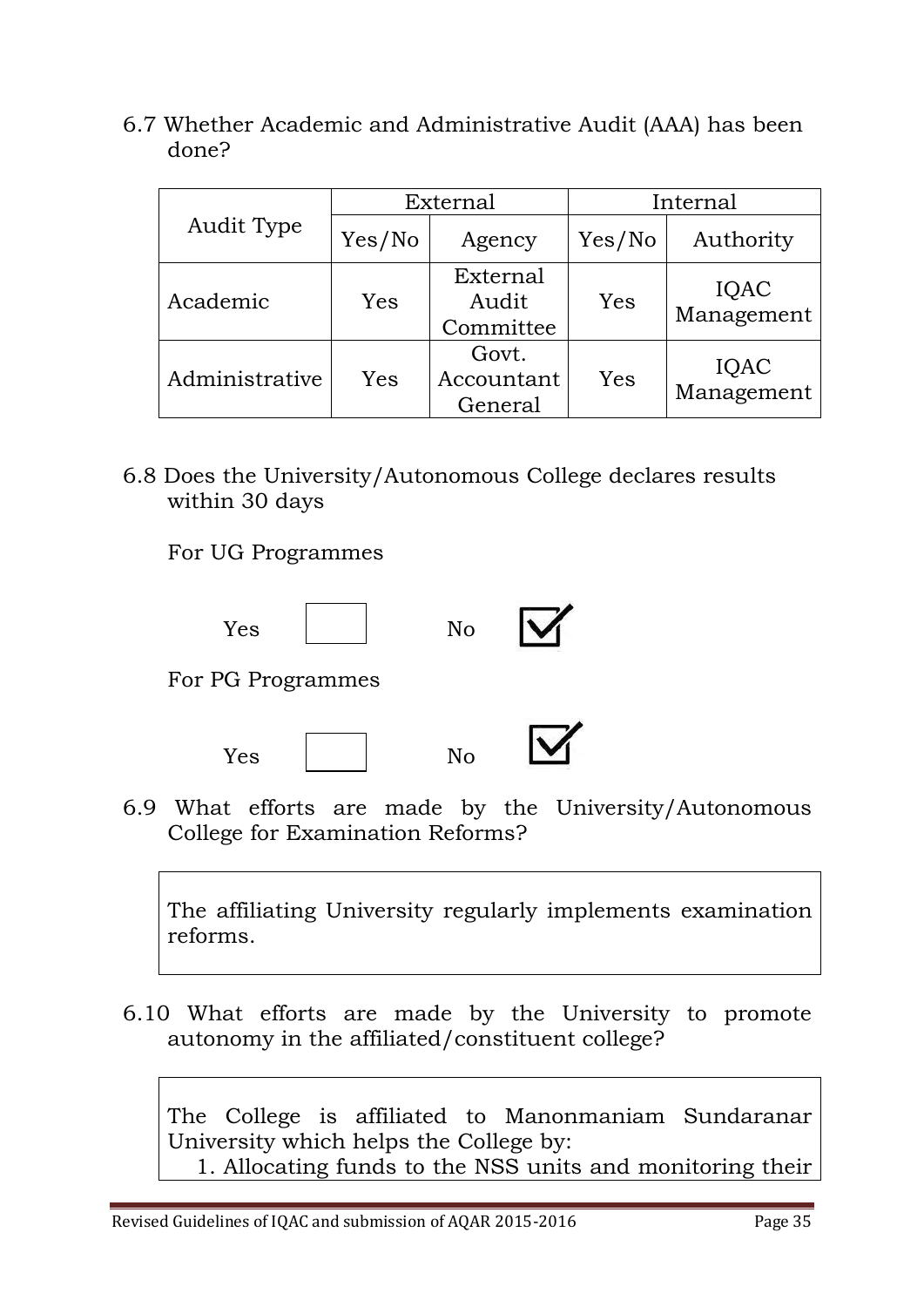activities

- 2. Forwarding proposal to the UGC for availing of grants
- 3. Sanctioning qualification approval to the newly appointed faculty members
- 4. Giving approval for starting new courses
- 5. Nominating the members to the Giverning board, the academic council, the board of studies and the Awards Committee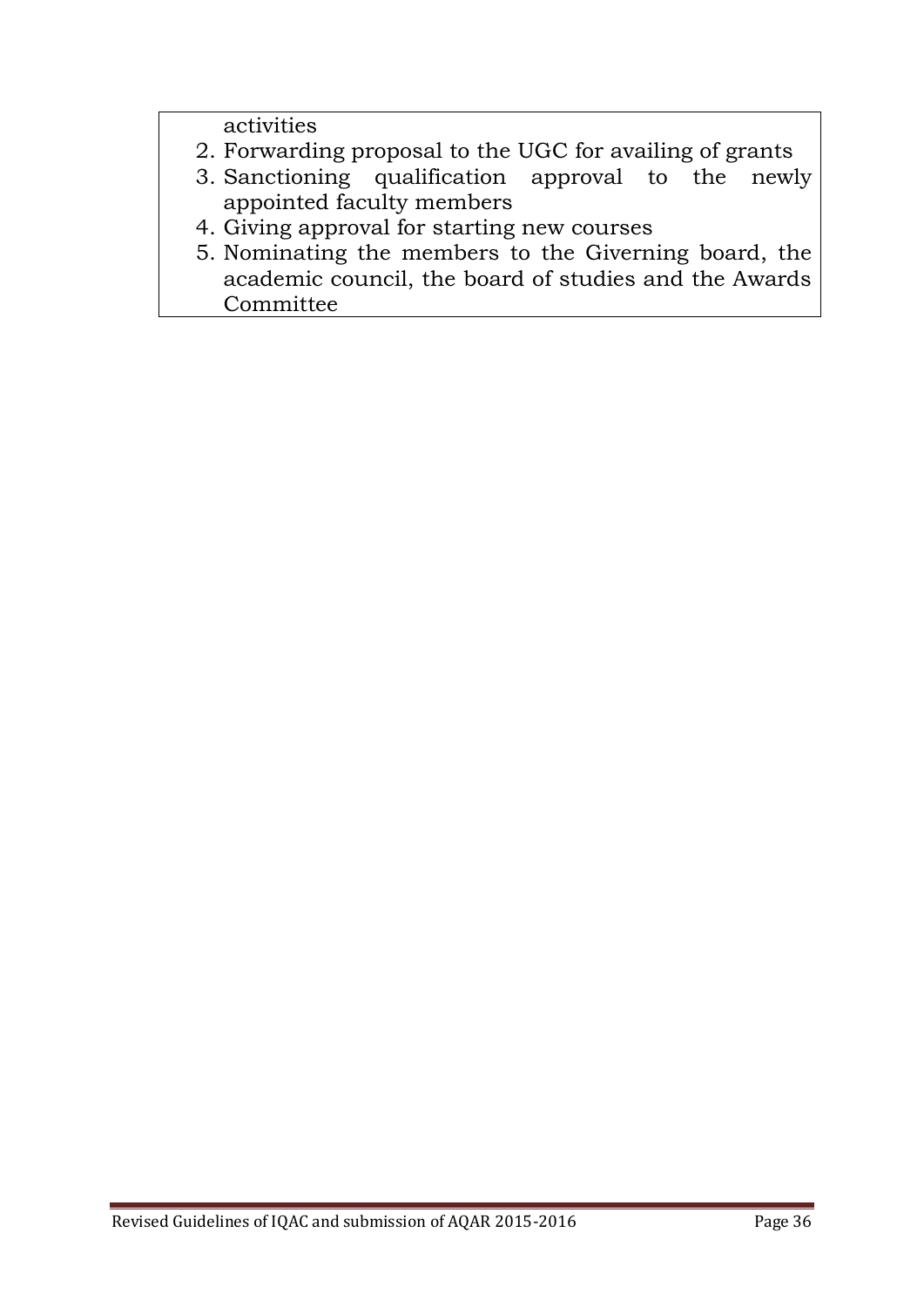6.11 Activities and support from the Alumni Association

- Alumini Association meetings were conducted
- They provide financial aid to deserving students

6.12 Activities and support from the Parent –Teacher Association

Parent- Teachers Meetings are conducted every year. PTA offers salary to few temporary staff.

6.13 Development programmes for support staff

The support staff members are encouraged to make use of the facilities provided by the government for their promotions, to avail themselves of the all welfare schemes of government.

6.14 Initiatives taken by the institution to make the campus eco-friendly

The entire campus has been filled with natural beauty and the NSS units are encouraged to plant trees regularly. Many campaigns against plastic were organised.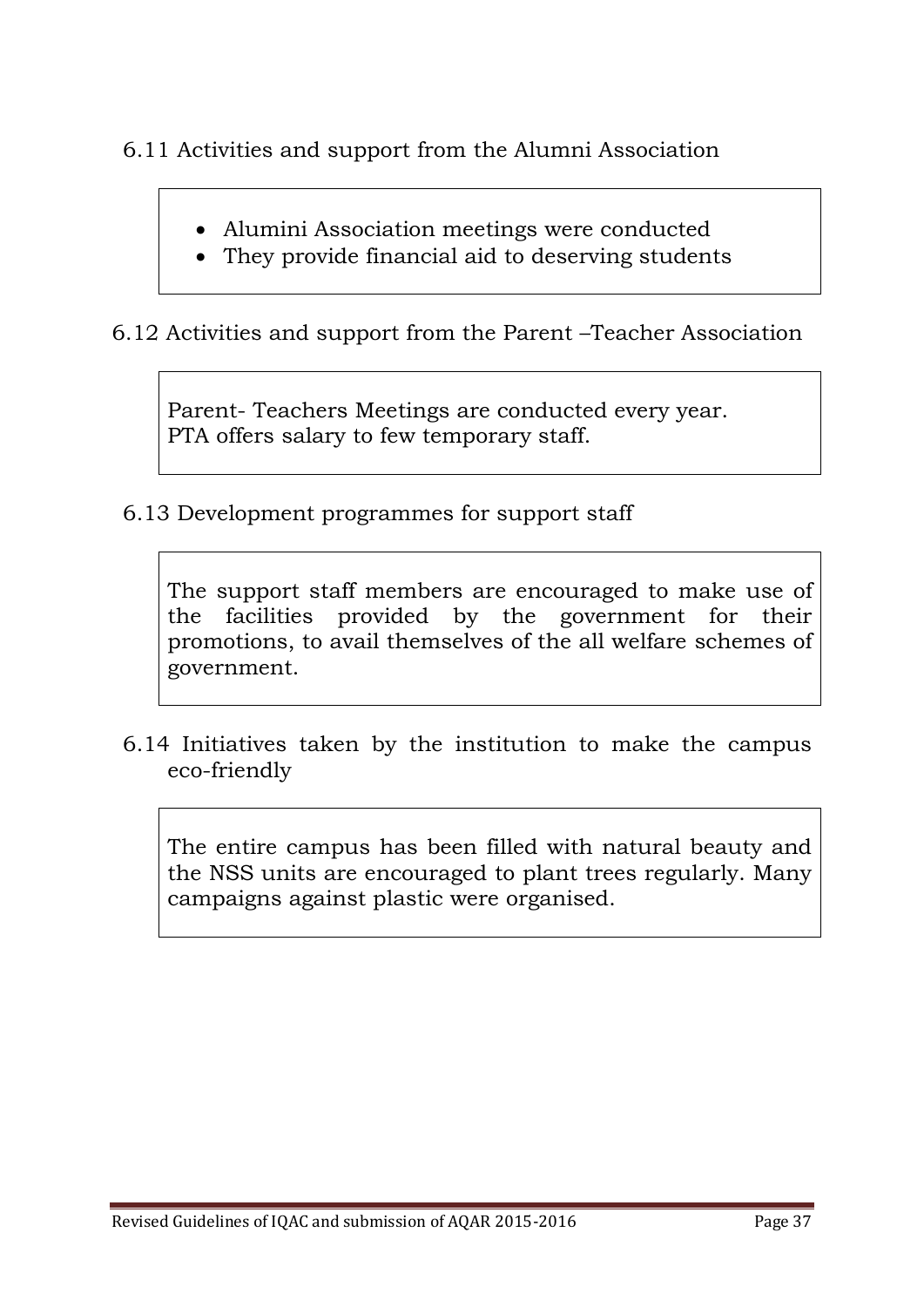# **Criterion –VII**

# 7. **Innovations and Best Practices**

- 7.1 Innovations introduced during this academic year which have created a positive impact on the functioning of the institution. Give details.
	- Silambam certificate course to the girls
	- Non-major elective courses for all under graduate during III semester
	- ICT enabled classroom
	- Utilization of e-resources through Library
	- Info-daily.Chem Students informative system
	- Students are encouraged to grow potted plants as assignments
	- Training to the students to produce career oriented innovative products
	- Service to the Gypsy people
	- Smart class rooms
- 7.2 Provide the Action Taken Report (ATR) based on the plan of action decided upon at the beginning of the year
	- 1. New False Ceiling and painting in College Auditorium
	- 2. New Generator Room near Auditorium
	- 3. New Equipment cum reading Room in the Dept. of Zoology
	- 4. Painting and Renovation work in Departments of Commerce, Tamil, Maths and Economics
	- 5. Renovation of Managing Committee Chamber with modern facilities
	- 6. New UPS Section for Physics M.Phil Laboratory
	- 7. Modernisation of Physics Laboratory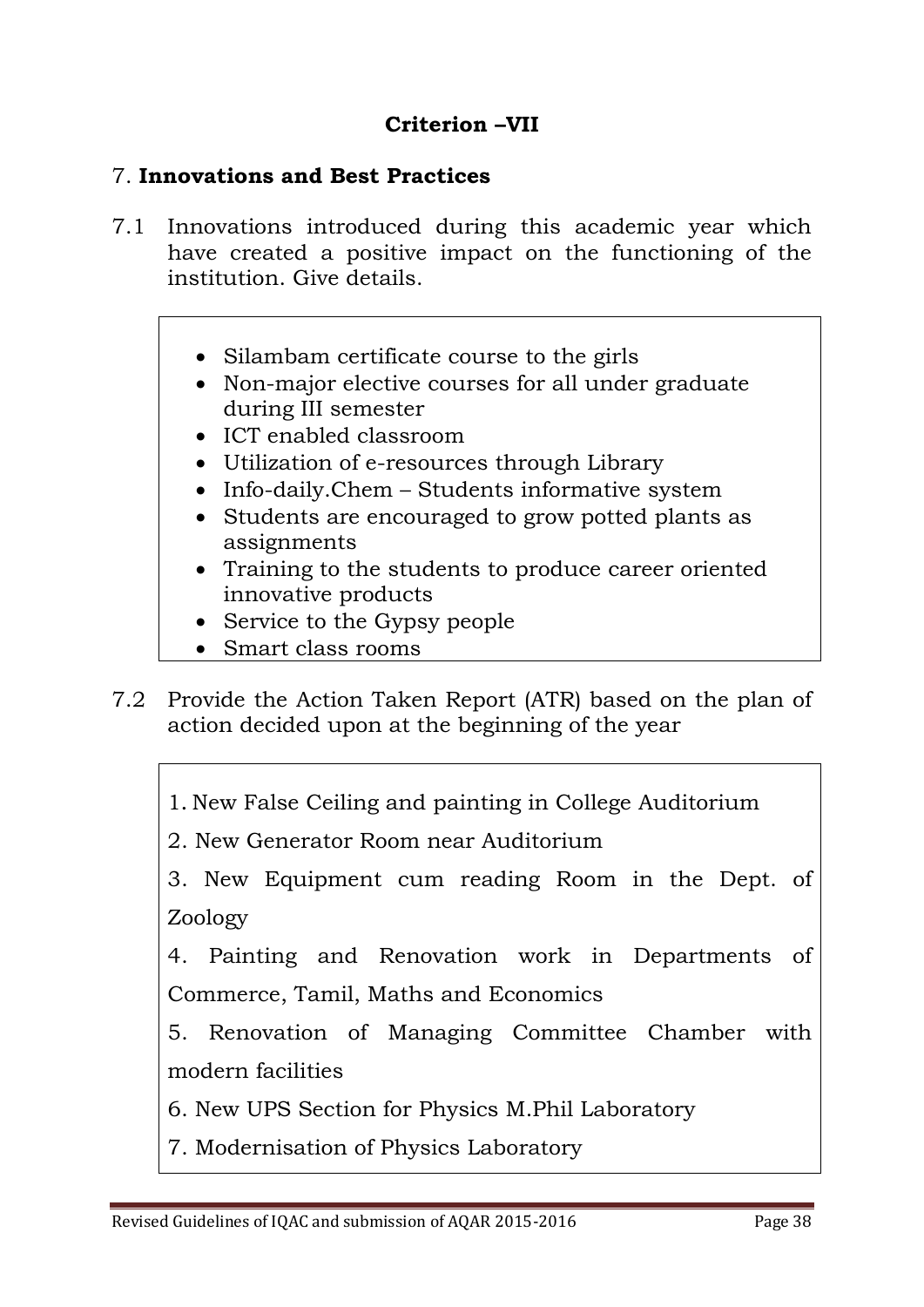8. Construction of Compound wall

9. Construction of New Room for Commerce Tally Laboratory

10. New Tiles Work on and around Water Tank

11. Establishment of a Forum for conducting Leadership Training Programmes and Soft Skill Training Programmes

12. Establishment of a Forum for encouraging Community Service among the students.

13. SLET/ NET Coaching with the Financial Assistance from Alumni Association.

14. New Office Room for Career Guidance Cell.

15. Extension of Library Reading Section.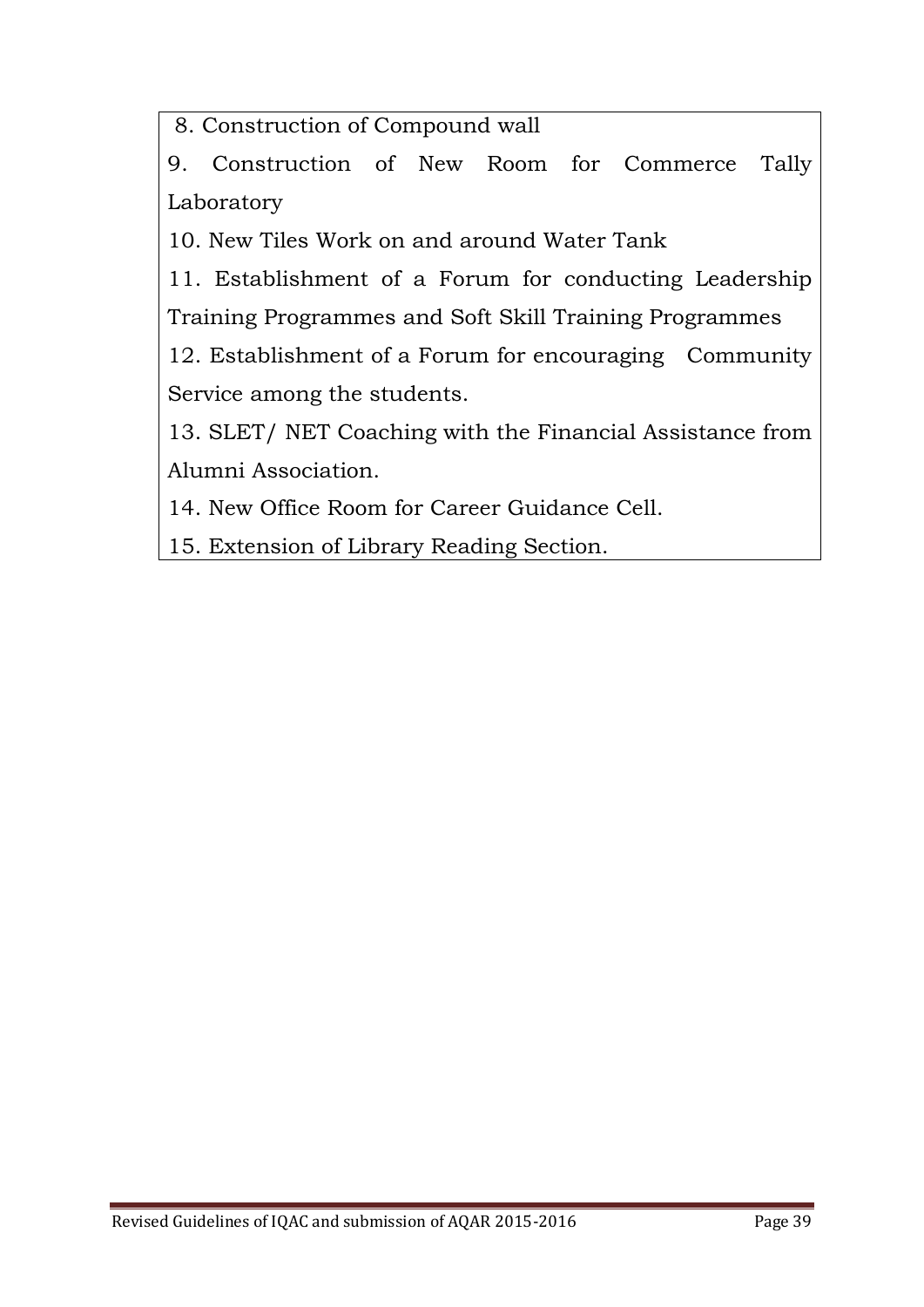- 7.3 Give two Best Practices of the institution (please see the format in the NAAC Self-study Manuals)
	- Info-daily.Chem Students informative system
	- Silambam certificate course to the girls
	- Training to the students to produce career oriented innovative products
	- Service to the Gypsy people
	- Students were encouraged to handle model classes

\*Provide the details in annexure (annexure need to be numbered as i, ii, iii)

- 7.4 Contribution to environmental awareness/protection
	- NSS units continuously planting trees in the campus area to make it greener.
	- Herbal garden was made to make an awareness on herbal medicine.
- 7.5 Whether environmental audit was conducted?





7.6 Any other relevant information the institution wishes to add. (for example SWOT Analysis)

IQAC encouraged the departments to make their own SWOC analysis Also it helps the departments document quality enhancement activities regularly.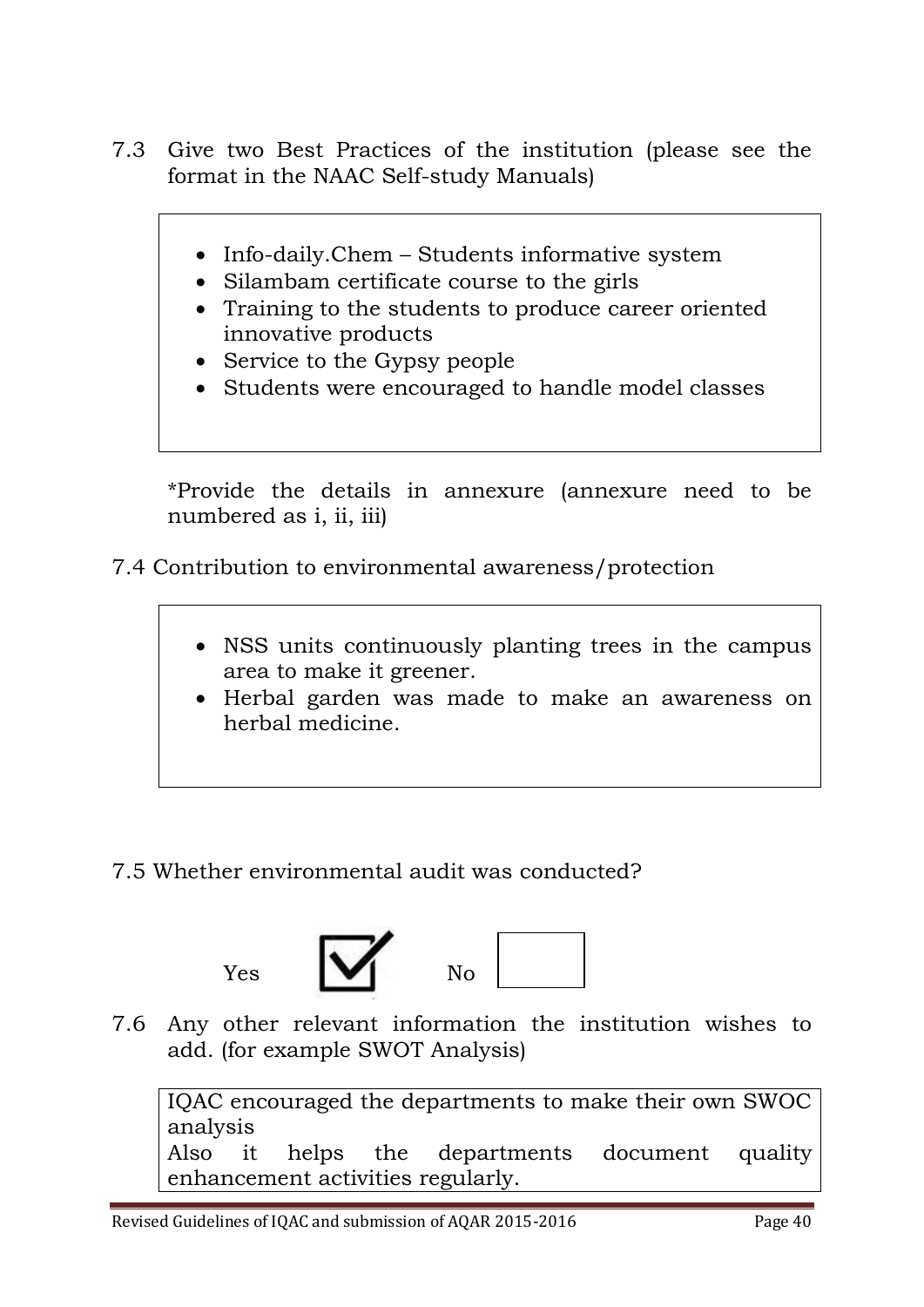Students feedback was analysed for further future action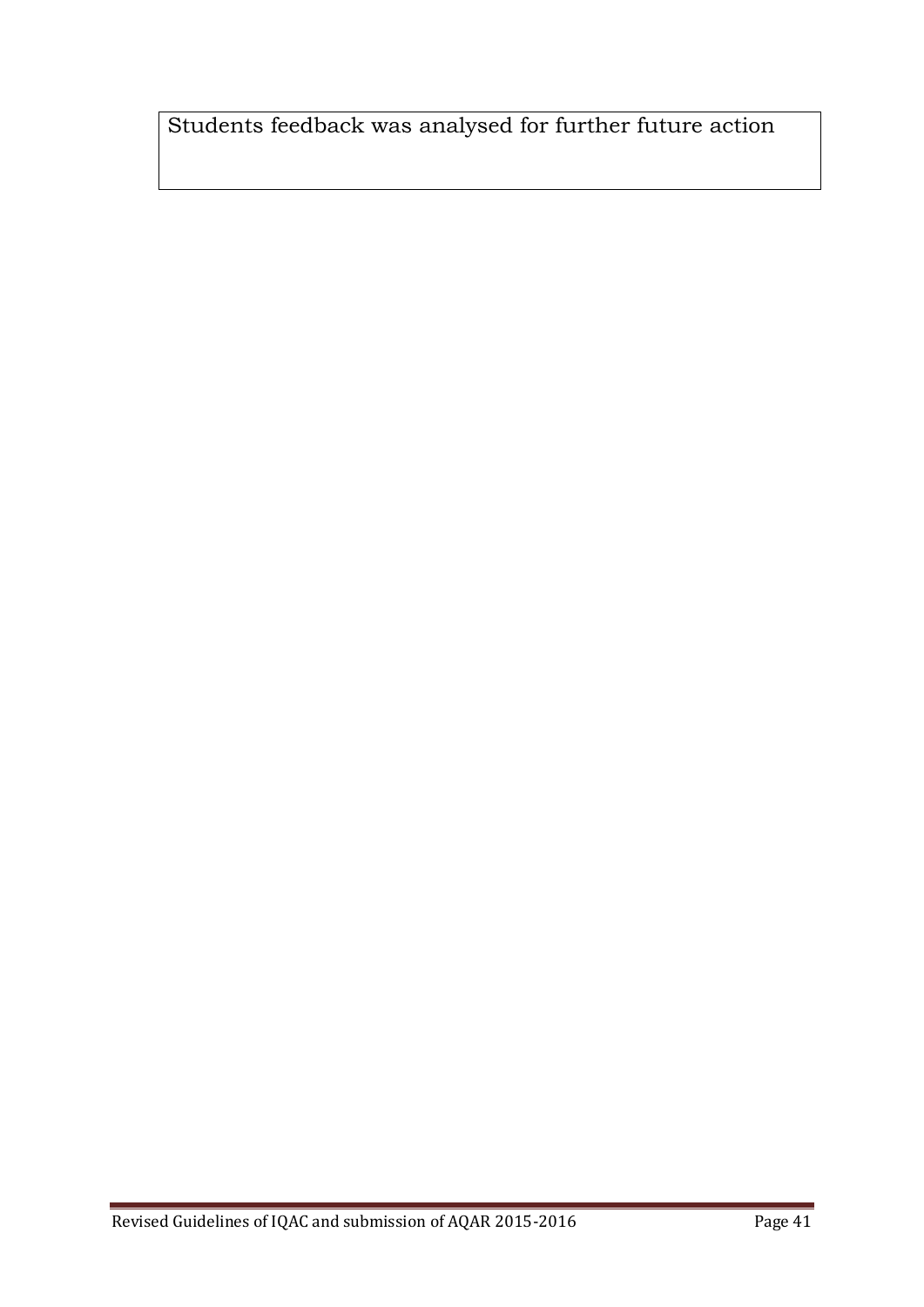# 8. **Plans of institution for next year**

- \* Renovation work in departments of Maths and Computer Science
- To finish compound wall construction work
- To conduct IQAC National Seminar
- To lay roads inside the college premises
- To construct two wheeler stands for students
- To start few additional courses
- \* To conduct more programmes through LEAD & HORP forums

Name Name R.Johnson Victor Babu, Dr, S.Subramanian

*\_\_Sd/-\_\_\_\_\_ \_\_\_Sd/\_\_\_\_\_\_*

Signature of the Coordinator, IQAC Signature of the Chairperson, IQAC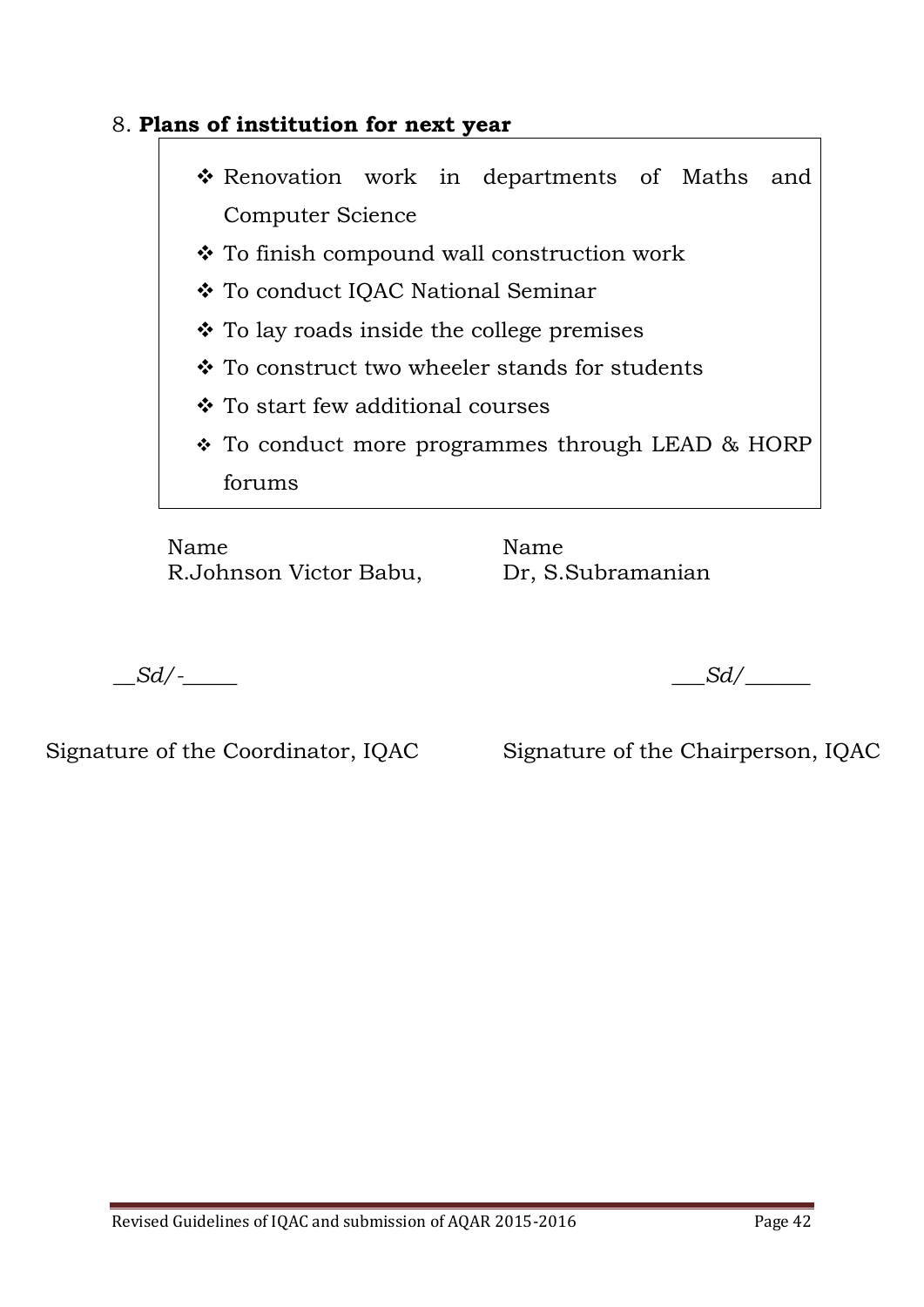# Abbreviations:

| CAS         | <b>Career Advanced Scheme</b>            |
|-------------|------------------------------------------|
| <b>CAT</b>  | Common Admission Test                    |
| <b>CBCS</b> | Choice Based Credit System               |
| <b>CE</b>   | Centre for Excellence                    |
| <b>COP</b>  | Career Oriented Programme                |
| <b>CPE</b>  | College with Potential for Excellence    |
| <b>DPE</b>  | Department with Potential for Excellence |
| <b>GATE</b> | Graduate Aptitude Test                   |
| <b>NET</b>  | National Eligibility Test                |
| PEI         | <b>Physical Education Institution</b>    |
| <b>SAP</b>  | Special Assistance Programme             |
| <b>SF</b>   | Self Financing                           |
| <b>SLET</b> | State Level Eligibility Test             |
| TEI         | <b>Teacher Education Institution</b>     |
| <b>UPE</b>  | University with Potential Excellence     |
| <b>UPSC</b> | Union Public Service Commission          |

\*\*\*\*\*\*